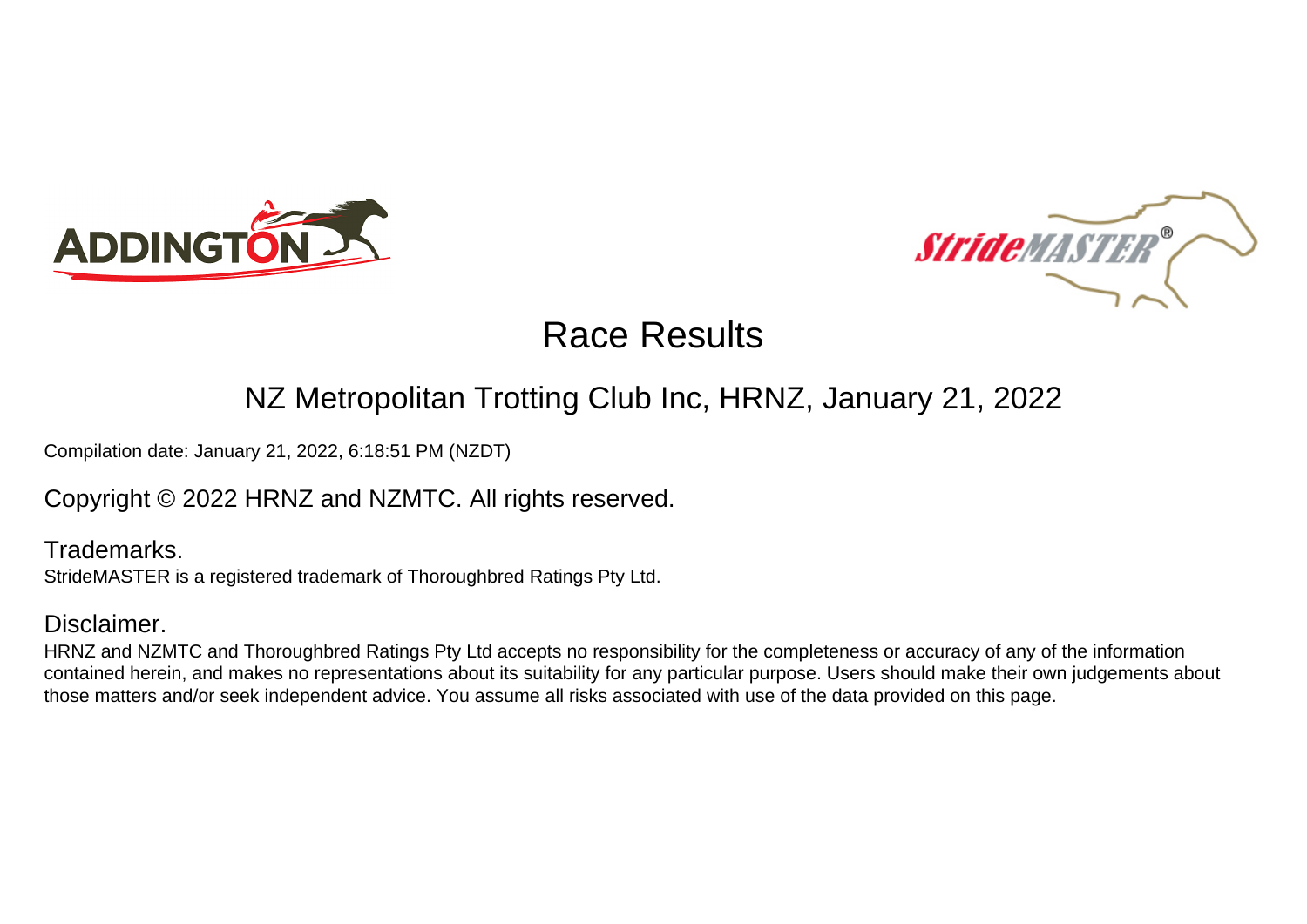



#### January 21, 2022, Race 3, BRECKON FARMS MOBILE PACE, Distance 2600m, Addington - Survey 3200m

|     | Result TAB no. | Horse (Barrier)              | 2600 to | 2400m to |
|-----|----------------|------------------------------|---------|----------|
| 1st | 10             | Forbidden Jewe (9)           | 2400m   | 2200m    |
|     |                | Position in running (margin) |         | 7(4.0)   |
|     |                | Sectional time (s)           | 13.74   | 14.93    |
|     |                | Cumulative time (s)          | 195.47  | 181.73   |
|     |                | Speed (m/s)                  | 14.56   | 13.40    |
|     |                | Stride length (m)            | 6.41    | 6.06     |
|     |                | Stride duration (s)          | 0.425   | 0.452    |
|     |                | Stride efficiency (%)        | 64.29   | 57.35    |
|     |                | Stride count                 | 31.18   | 33.01    |

Disclaimer.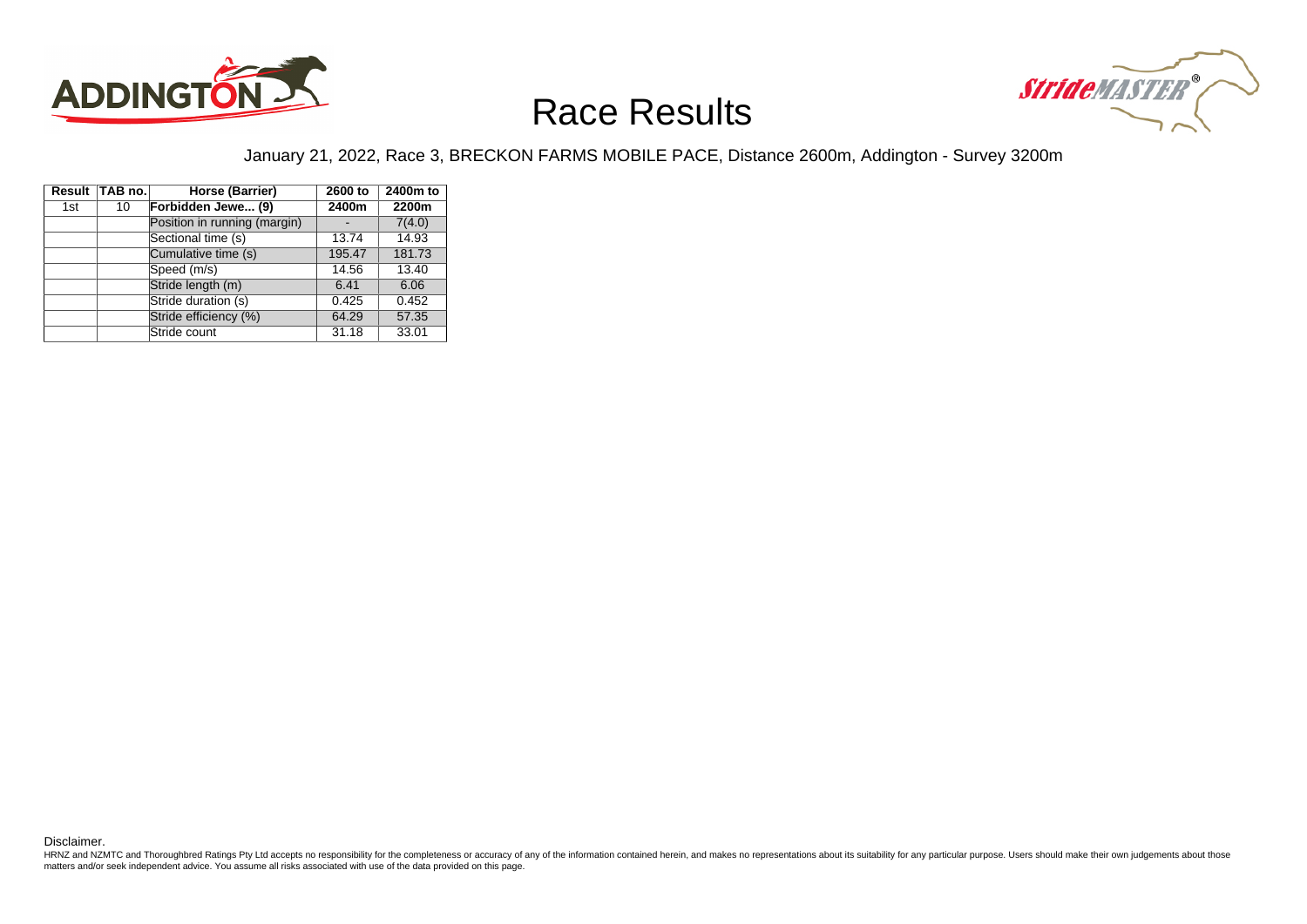



#### January 21, 2022, Race 3, BRECKON FARMS MOBILE PACE, Distance 2600m, Addington - Survey 3200m

|     | Result TAB no. | Horse (Barrier)              | 2200m to | 2000m to | 1800m to | 1600m to | 1400m to | 1200m to | 1000m to | 800m to | 600m to | 400m to          | $200m$ to | Total or | Margin |
|-----|----------------|------------------------------|----------|----------|----------|----------|----------|----------|----------|---------|---------|------------------|-----------|----------|--------|
| 1st | 10             | Forbidden Jewe (9)           | 2000m    | 1800m    | 1600m    | l 400m   | 1200m    | 1000m    | 800m     | 600m    | 400m    | 200 <sub>m</sub> | <b>WP</b> | Average  |        |
|     |                | Position in running (margin) | 4(5.5)   | 6(5.4)   | 6(5.7)   | 7(5.5)   | 6(5.5)   | 6(5.5)   | 7(5.5)   | 9(4.8)  | 9(5.4)  | 8(5.2)           | 8(5.5)    |          | 0.00   |
|     |                | Sectional time (s)           | 16.34    | 16.52    | 16.40    | 15.38    | 14.91    | 15.35    | 15.16    | 14.87   | 15.08   | 14.11            | 12.68     |          |        |
|     |                | Cumulative time (s)          | 166.80   | 150.46   | 133.94   | 117.54   | 102.16   | 87.25    | 71.90    | 56.74   | 41.87   | 26.79            | 12.68     | 3:15.47  |        |
|     |                | Speed (m/s)                  | 12.24    | 12.11    | 12.20    | 13.00    | 13.41    | 13.03    | 13.19    | 13.45   | 13.26   | 14.17            | 15.77     | 13.30    |        |
|     |                | Stride length (m)            | 5.57     | 5.59     | 5.63     | 5.94     | 6.15     | 6.01     | 5.95     | 6.13    | 6.05    | 6.22             | 6.57      | 6.01     |        |
|     |                | Stride duration (s)          | 0.455    | 0.462    | 0.462    | 0.457    | 0.459    | 0.461    | 0.451    | 0.456   | 0.456   | 0.439            | 0.417     | 0.452    |        |
|     |                | Stride efficiency (%)        | 48.50    | 48.91    | 49.54    | 55.20    | 59.10    | 56.43    | 55.24    | 58.73   | 57.15   | 60.52            | 67.53     | 56.42    |        |
|     |                | Stride count                 | 35.90    | 35.75    | 35.52    | 33.65    | 32.52    | 33.28    | 33.64    | 32.62   | 33.07   | 32.14            | 30.42     | 432.70   |        |





2600 m Finish









0.6 s

Stride efficiency



Note: Horizontal distance axis grid lines are 200m furlongs.

Speed

Disclaimer.

0

20 m/sec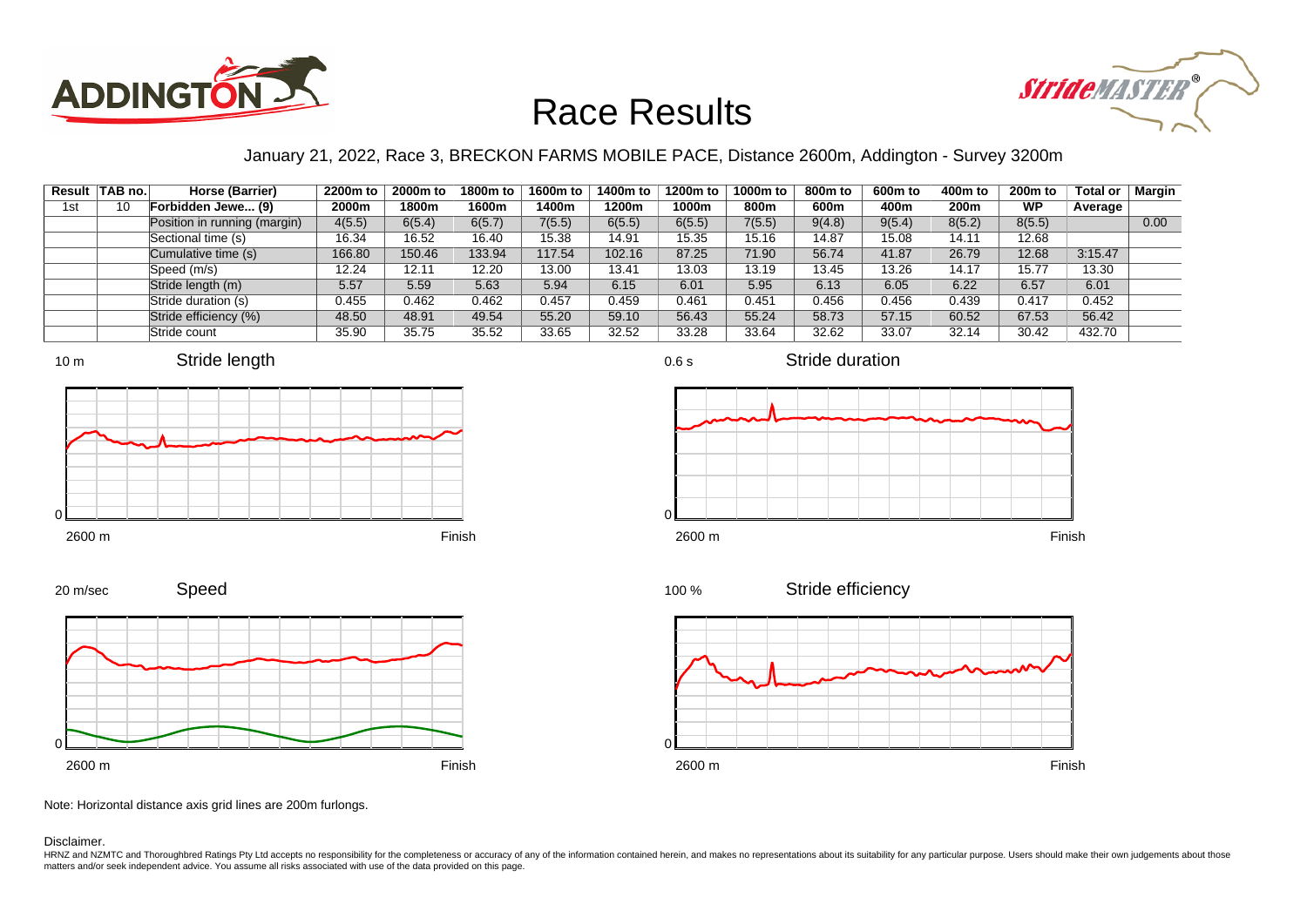



#### January 21, 2022, Race 3, BRECKON FARMS MOBILE PACE, Distance 2600m, Addington - Survey 3200m

|                 | Result TAB no. | Horse (Barrier)              | 2600 to | 2400m to |
|-----------------|----------------|------------------------------|---------|----------|
| 2 <sub>nd</sub> | 4              | Mossdale May (4)             | 2400m   | 2200m    |
|                 |                | Position in running (margin) |         | 2(0.4)   |
|                 |                | Sectional time (s)           | 13.14   | 14.89    |
|                 |                | Cumulative time (s)          | 195.49  | 182.35   |
|                 |                | Speed (m/s)                  | 15.22   | 13.43    |
|                 |                | Stride length (m)            | 6.04    | 5.91     |
|                 |                | Stride duration (s)          | 0.395   | 0.440    |
|                 |                | Stride efficiency (%)        | 57.04   | 54.59    |
|                 |                | Stride count                 | 33.10   | 33.84    |

Disclaimer.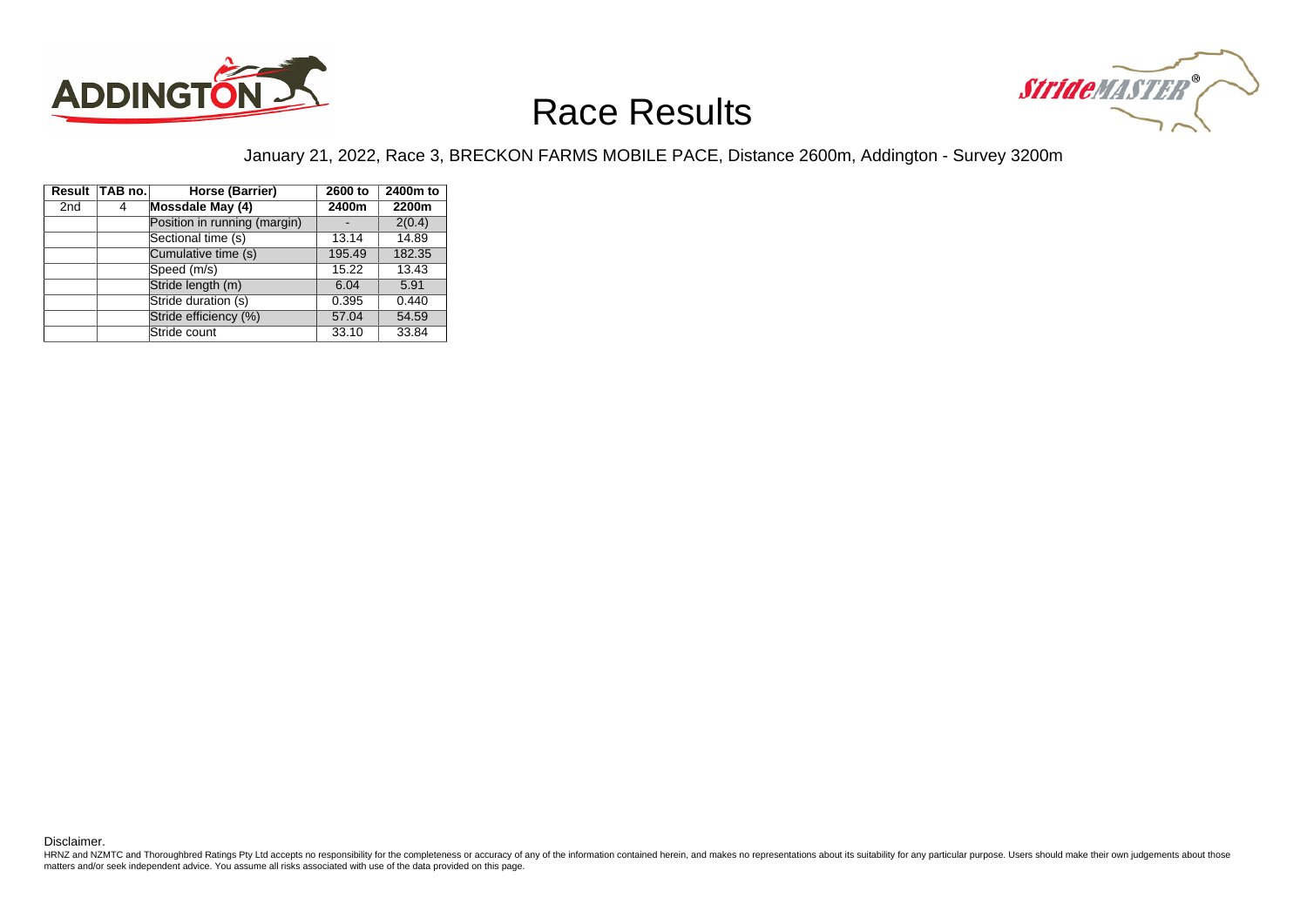



#### January 21, 2022, Race 3, BRECKON FARMS MOBILE PACE, Distance 2600m, Addington - Survey 3200m

|     | Result TAB no. | Horse (Barrier)              | 2200m to | 2000m to | 1800m to | 1600m to | 1400m to | 1200m to | 1000m to | 800m to | 600m to | 400m to          | $200m$ to | Total or | Margin |
|-----|----------------|------------------------------|----------|----------|----------|----------|----------|----------|----------|---------|---------|------------------|-----------|----------|--------|
| 2nd |                | Mossdale May (4)             | 2000m    | 1800m    | 1600m    | 1400m    | 1200m    | 1000m    | 800m     | 600m    | 400m    | 200 <sub>m</sub> | <b>WP</b> | Average  |        |
|     |                | Position in running (margin) | 2(1.5)   | 2(2.0)   | 2(2.1)   | 3(2.4)   | 2(1.7)   | 2(1.7)   | 2(1.2)   | 3(1.4)  | 3(1.7)  | 4(2.4)           | 3(2.1)    |          | 0.10   |
|     |                | Sectional time (s)           | 16.43    | 16.48    | 16.48    | 15.25    | 14.92    | 15.27    | 15.30    | 14.83   | 15.23   | 14.02            | 13.25     |          |        |
|     |                | Cumulative time (s)          | 167.46   | 151.03   | 134.55   | 118.07   | 102.82   | 87.90    | 72.63    | 57.33   | 42.50   | 27.27            | 13.25     | 3:15.49  |        |
|     |                | Speed (m/s)                  | 12.17    | 12.14    | 12.14    | 13.11    | 13.40    | 13.10    | 13.07    | 13.49   | 13.13   | 14.27            | 15.09     | 13.30    |        |
|     |                | Stride length (m)            | 5.44     | 5.42     | 5.42     | 5.80     | 5.92     | 5.82     | 5.70     | 5.85    | 5.73    | 6.05             | 6.18      | 5.78     |        |
|     |                | Stride duration (s)          | 0.447    | 0.447    | 0.447    | 0.442    | 0.442    | 0.444    | 0.436    | 0.434   | 0.436   | 0.424            | 0.409     | 0.435    |        |
|     |                | Stride efficiency (%)        | 46.19    | 45.95    | 45.89    | 52.51    | 54.85    | 52.91    | 50.72    | 53.51   | 51.34   | 57.10            | 59.59     | 52.21    |        |
|     |                | Stride count                 | 36.79    | 36.88    | 36.91    | 34.50    | 33.76    | 34.37    | 35.10    | 34.18   | 34.89   | 33.08            | 32.39     | 449.79   |        |











Stride duration







Note: Horizontal distance axis grid lines are 200m furlongs.

Disclaimer.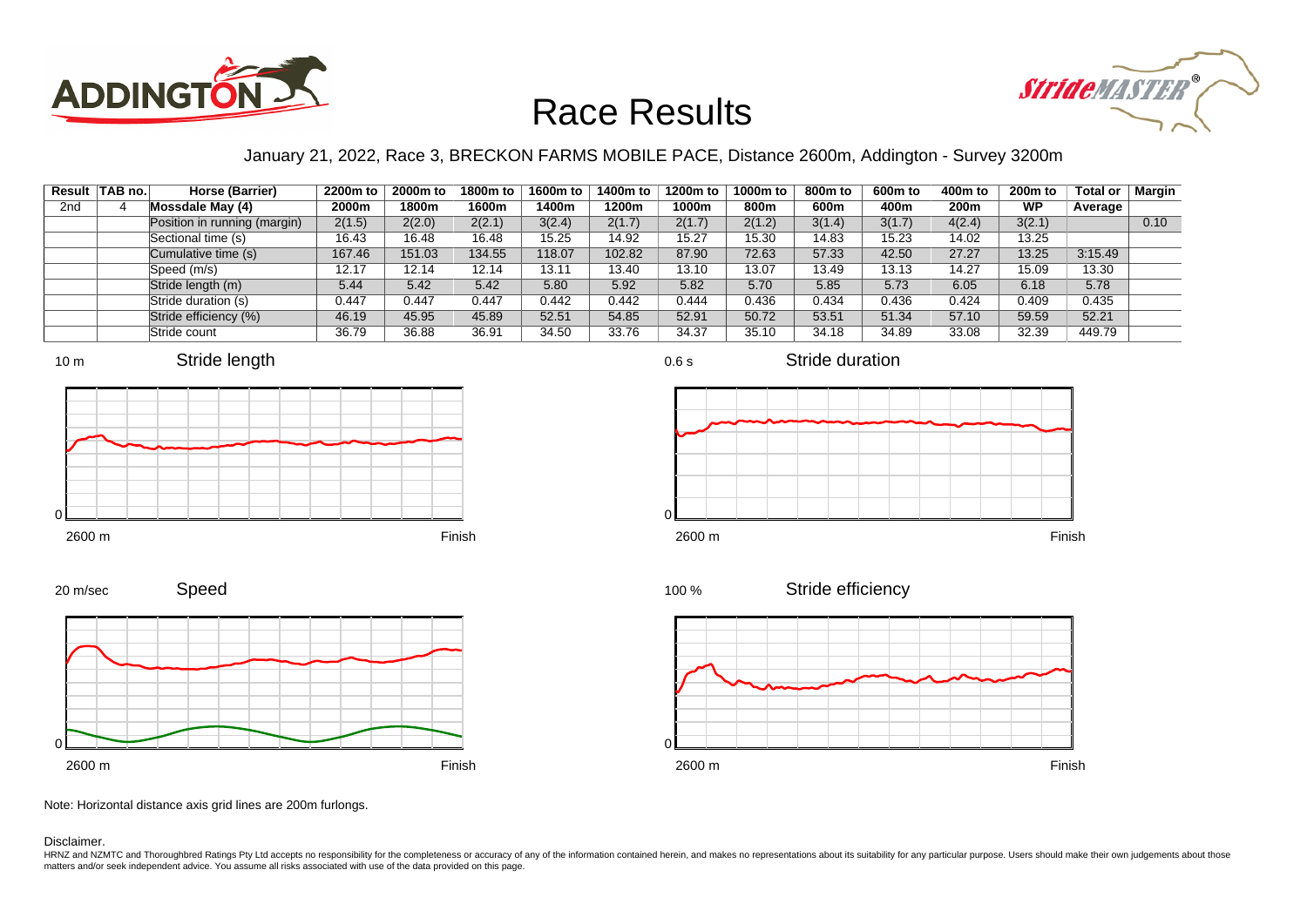



#### January 21, 2022, Race 3, BRECKON FARMS MOBILE PACE, Distance 2600m, Addington - Survey 3200m

|     | Result TAB no. | Horse (Barrier)              | 2600 to | 2400m to |
|-----|----------------|------------------------------|---------|----------|
| 3rd | 6              | Glorys Delight (6)           | 2400m   | 2200m    |
|     |                | Position in running (margin) |         | 1(0.0)   |
|     |                | Sectional time (s)           | 12.98   | 14.69    |
|     |                | Cumulative time (s)          | 195.70  | 182.72   |
|     |                | Speed (m/s)                  | 15.41   | 13.61    |
|     |                | Stride length (m)            | 6.39    | 6.19     |
|     |                | Stride duration (s)          | 0.417   | 0.455    |
|     |                | Stride efficiency (%)        | 63.72   | 59.85    |
|     |                | Stride count                 | 31.32   | 32.32    |

Disclaimer.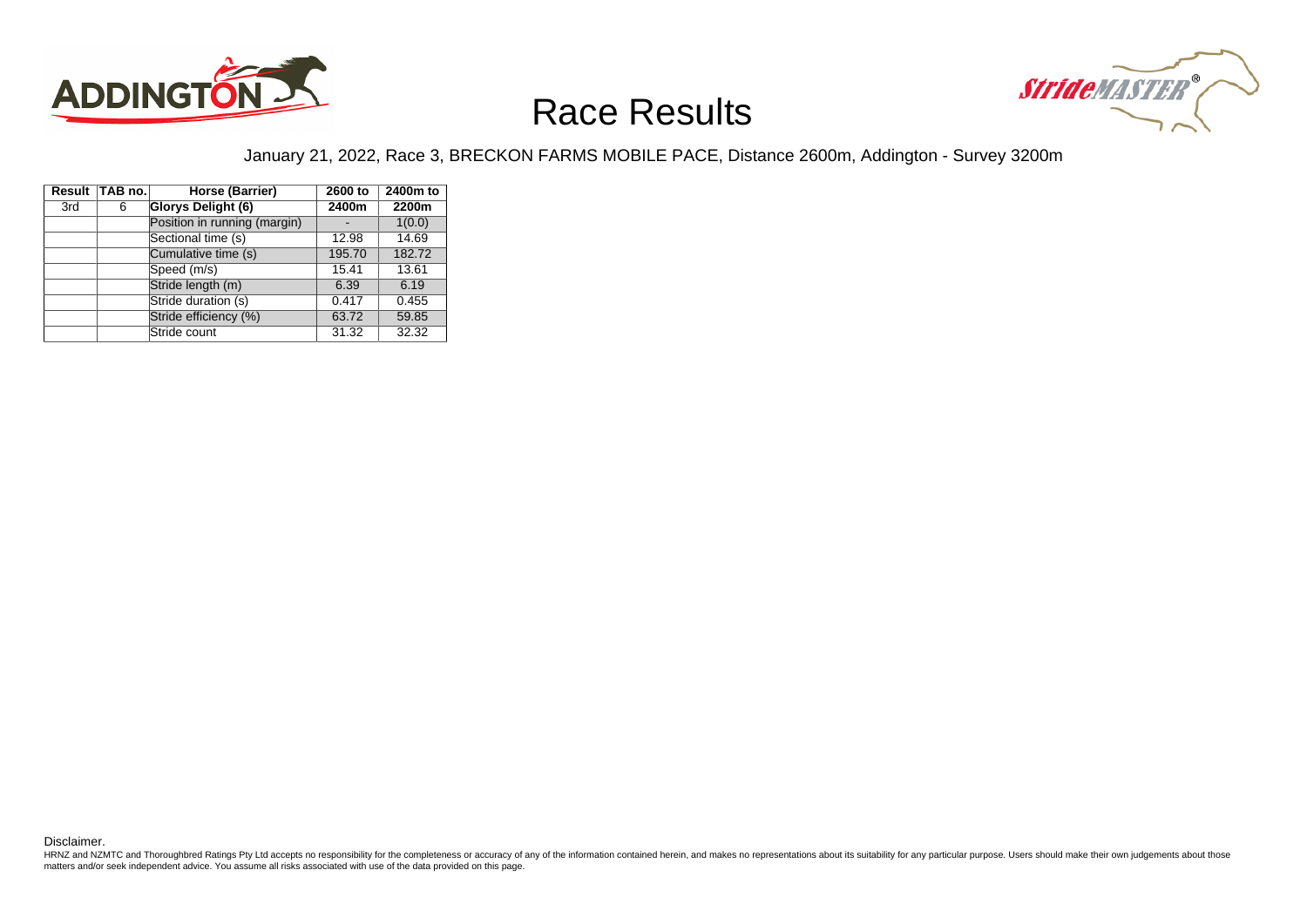



#### January 21, 2022, Race 3, BRECKON FARMS MOBILE PACE, Distance 2600m, Addington - Survey 3200m

|     | Result TAB no. | Horse (Barrier)              | 2200m to | 2000m to | 1800m to | 1600m to | 1400m to | 1200m to | 1000m to | 800m to | 600m to | 400m to          | $200m$ to | Total or | Margin |
|-----|----------------|------------------------------|----------|----------|----------|----------|----------|----------|----------|---------|---------|------------------|-----------|----------|--------|
| 3rd |                | <b>Glorys Delight (6)</b>    | 2000m    | 1800m    | 1600m    | 1400m    | 1200m    | 1000m    | 800m     | 600m    | 400m    | 200 <sub>m</sub> | <b>WP</b> | Average  |        |
|     |                | Position in running (margin) | 1(0.0)   | 1(0.0)   | 1(0.0)   | 1(0.0)   | 1(0.0)   | 1(0.0)   | 1(0.0)   | 1(0.0)  | 1(0.0)  | 1(0.0)           | 1(0.0)    |          | 1.30   |
|     |                | Sectional time (s)           | 16.35    | 16.47    | 16.43    | 15.38    | 14.92    | 15.36    | 15.28    | 14.78   | 15.11   | 14.07            | 13.88     |          |        |
|     |                | Cumulative time (s)          | 168.03   | 151.68   | 135.21   | 118.78   | 103.40   | 88.48    | 73.12    | 57.84   | 43.06   | 27.95            | 13.88     | 3:15.70  |        |
|     |                | Speed (m/s)                  | 12.23    | 12.14    | 12.17    | 13.00    | 13.40    | 13.02    | 13.09    | 13.53   | 13.24   | 14.21            | 14.41     | 13.29    |        |
|     |                | Stride length (m)            | 5.66     | 5.65     | 5.67     | 5.98     | 6.19     | 6.09     | 5.95     | 6.16    | 6.06    | 6.31             | 6.45      | 6.05     |        |
|     |                | Stride duration (s)          | 0.462    | 0.465    | 0.465    | 0.460    | 0.462    | 0.467    | 0.455    | 0.455   | 0.458   | 0.444            | 0.448     | 0.455    |        |
|     |                | Stride efficiency (%)        | 50.02    | 49.89    | 50.17    | 55.97    | 59.93    | 57.90    | 55.41    | 59.26   | 57.44   | 62.15            | 65.02     | 57.12    |        |
|     |                | Stride count                 | 35.35    | 35.40    | 35.30    | 33.42    | 32.30    | 32.86    | 33.59    | 32.48   | 32.99   | 31.71            | 31.01     | 430.05   |        |









0.6 s

Stride duration



Stride efficiency 100 %



Note: Horizontal distance axis grid lines are 200m furlongs.

Disclaimer.

20 m/sec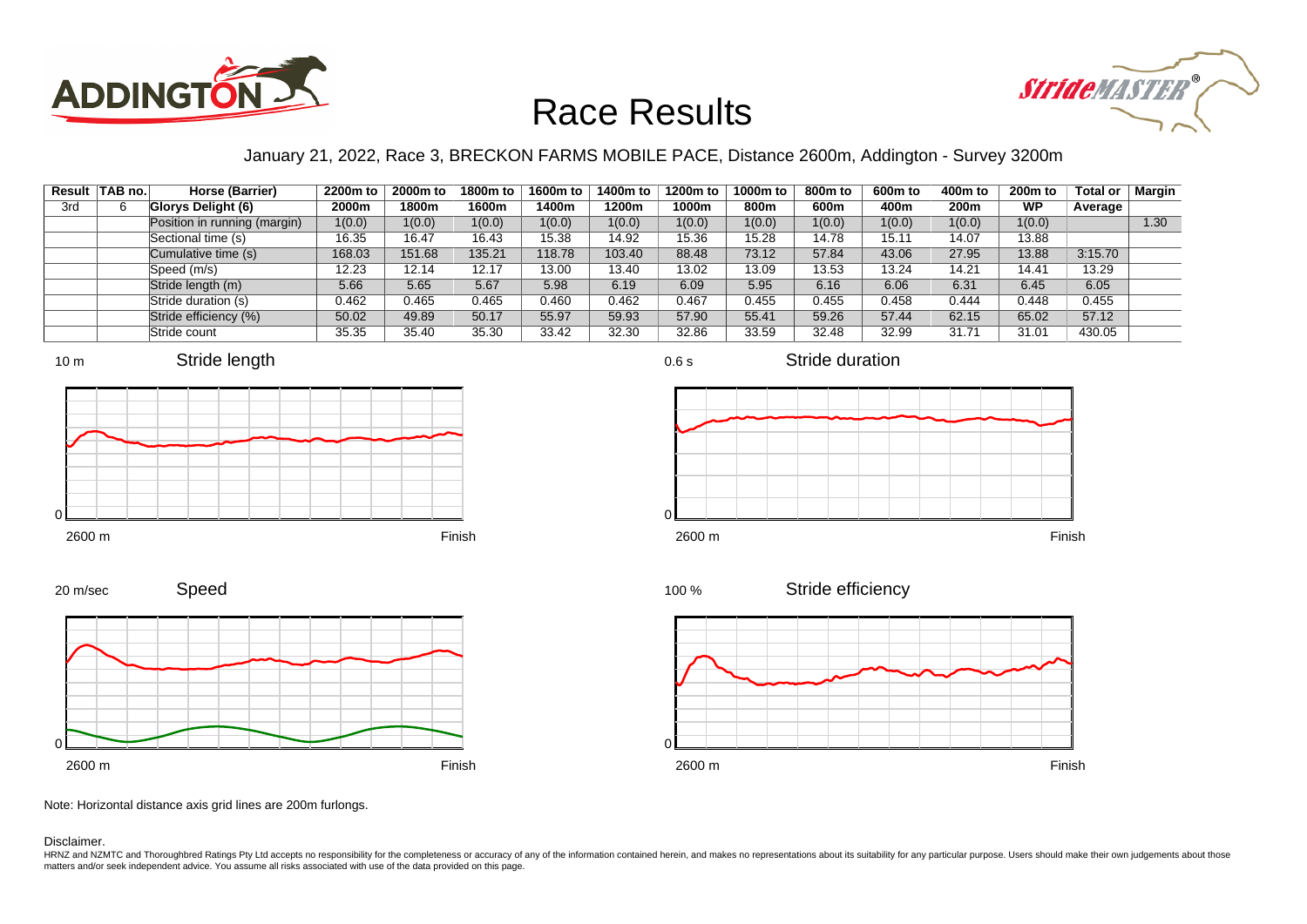



#### January 21, 2022, Race 3, BRECKON FARMS MOBILE PACE, Distance 2600m, Addington - Survey 3200m

|     | Result TAB no. | Horse (Barrier)              | 2600 to | 2400m to |
|-----|----------------|------------------------------|---------|----------|
| 4th | 14             | Dannemora (13)               | 2400m   | 2200m    |
|     |                | Position in running (margin) |         | 13(8.4)  |
|     |                | Sectional time (s)           | 14.45   | 15.98    |
|     |                | Cumulative time (s)          | 195.86  | 181.41   |
|     |                | Speed (m/s)                  | 13.84   | 12.52    |
|     |                | Stride length (m)            | 6.28    | 5.76     |
|     |                | Stride duration (s)          | 0.440   | 0.460    |
|     |                | Stride efficiency (%)        | 61.61   | 51.88    |
|     |                | Stride count                 | 31.85   | 34.71    |

Disclaimer.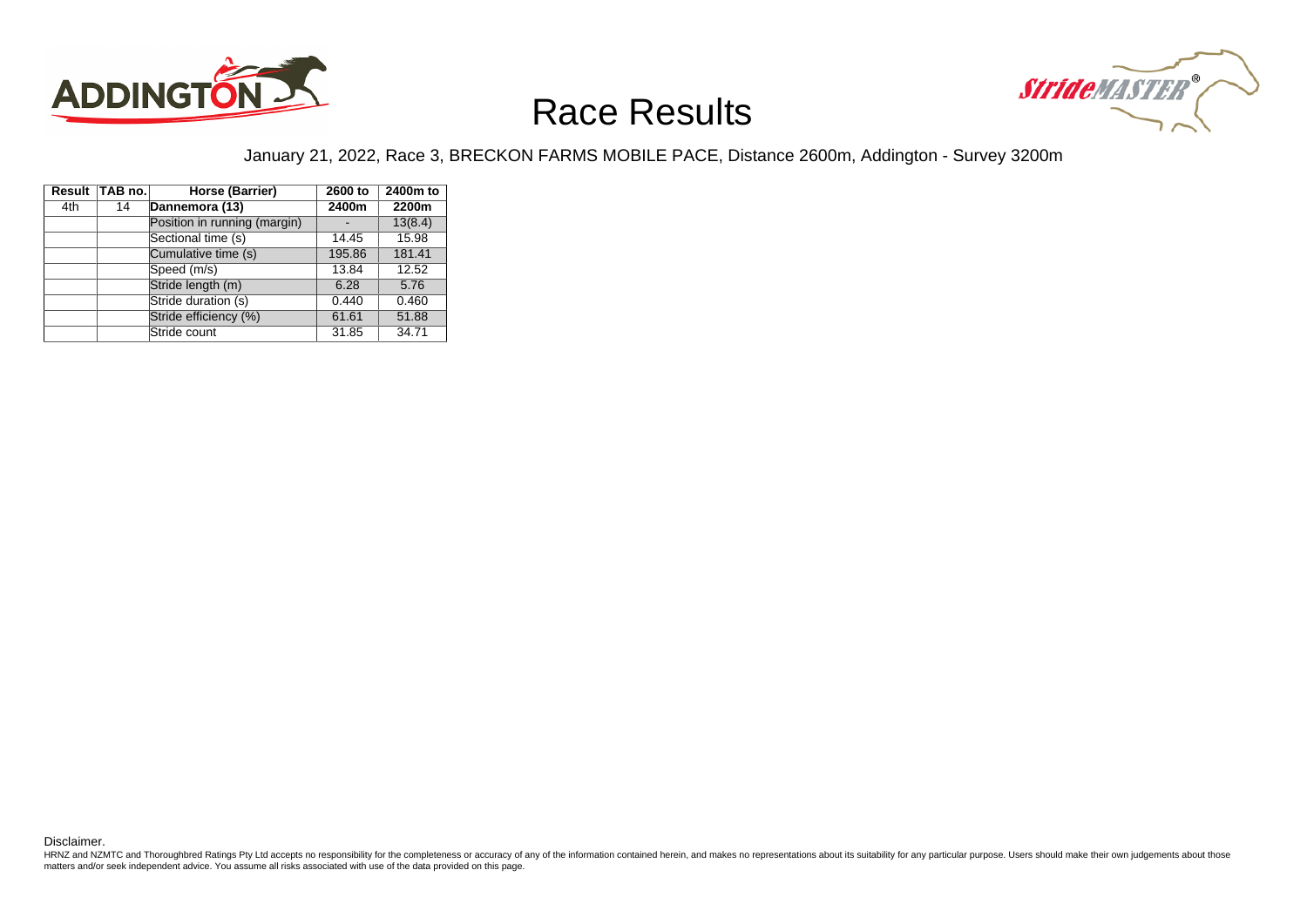



#### January 21, 2022, Race 3, BRECKON FARMS MOBILE PACE, Distance 2600m, Addington - Survey 3200m

| Result | ∣TAB no.∣ | Horse (Barrier)              | 2200m to | 2000m to | 1800m to | 1600m to | 1400m to | 1200m to | 1000m to | 800m to | 600m to | 400m to | $200m$ to | <b>Total or</b> | Margin |
|--------|-----------|------------------------------|----------|----------|----------|----------|----------|----------|----------|---------|---------|---------|-----------|-----------------|--------|
| 4th    | 14        | Dannemora (13)               | 2000m    | 1800m    | 1600m    | l 400m   | 1200m    | 1000m    | 800m     | 600m    | 400m    | 200m    | <b>WP</b> | Average         |        |
|        |           | Position in running (margin) | 13(16.2) | 13(16.5) | 13(17.3) | 13(16.9) | 13(16.2) | 10(9.5)  | 4(3.0)   | 2(0.4)  | 2(0.8)  | 2(1.4)  | 2(0.9)    |                 | 2.20   |
|        |           | Sectional time (s)           | 16.40    | 16.61    | 16.35    | 15.26    | 13.81    | 14.27    | 14.84    | 14.85   | 15.20   | 13.98   | 13.86     |                 |        |
|        |           | Cumulative time (s)          | 165.43   | 149.03   | 132.42   | 116.07   | 100.81   | 87.00    | 72.73    | 57.89   | 43.04   | 27.84   | 13.86     | 3:15.86         |        |
|        |           | Speed (m/s)                  | 12.20    | 12.04    | 12.23    | 13.11    | 14.48    | 14.02    | 13.48    | 13.47   | 13.16   | 14.31   | 14.43     | 13.27           |        |
|        |           | Stride length (m)            | 5.55     | 5.57     | 5.50     | 5.88     | 6.21     | 6.04     | 5.77     | 5.86    | 5.67    | 6.01    | 6.13      | 5.85            |        |
|        |           | Stride duration (s)          | 0.455    | 0.463    | 0.450    | 0.449    | 0.429    | 0.431    | 0.428    | 0.435   | 0.431   | 0.420   | 0.425     | 0.441           |        |
|        |           | Stride efficiency (%)        | 48.21    | 48.50    | 47.35    | 54.03    | 60.23    | 57.10    | 51.94    | 53.63   | 50.26   | 56.51   | 58.72     | 53.56           |        |
|        |           | Stride count                 | 36.01    | 35.90    | 36.33    | 34.01    | 32.22    | 33.09    | 34.69    | 34.14   | 35.27   | 33.26   | 32.63     | 444.11          |        |













Speed 20 m/sec



Note: Horizontal distance axis grid lines are 200m furlongs.

Disclaimer.

HRNZ and NZMTC and Thoroughbred Ratings Pty Ltd accepts no responsibility for the completeness or accuracy of any of the information contained herein, and makes no representations about its suitability for any particular p matters and/or seek independent advice. You assume all risks associated with use of the data provided on this page.

0.6 s

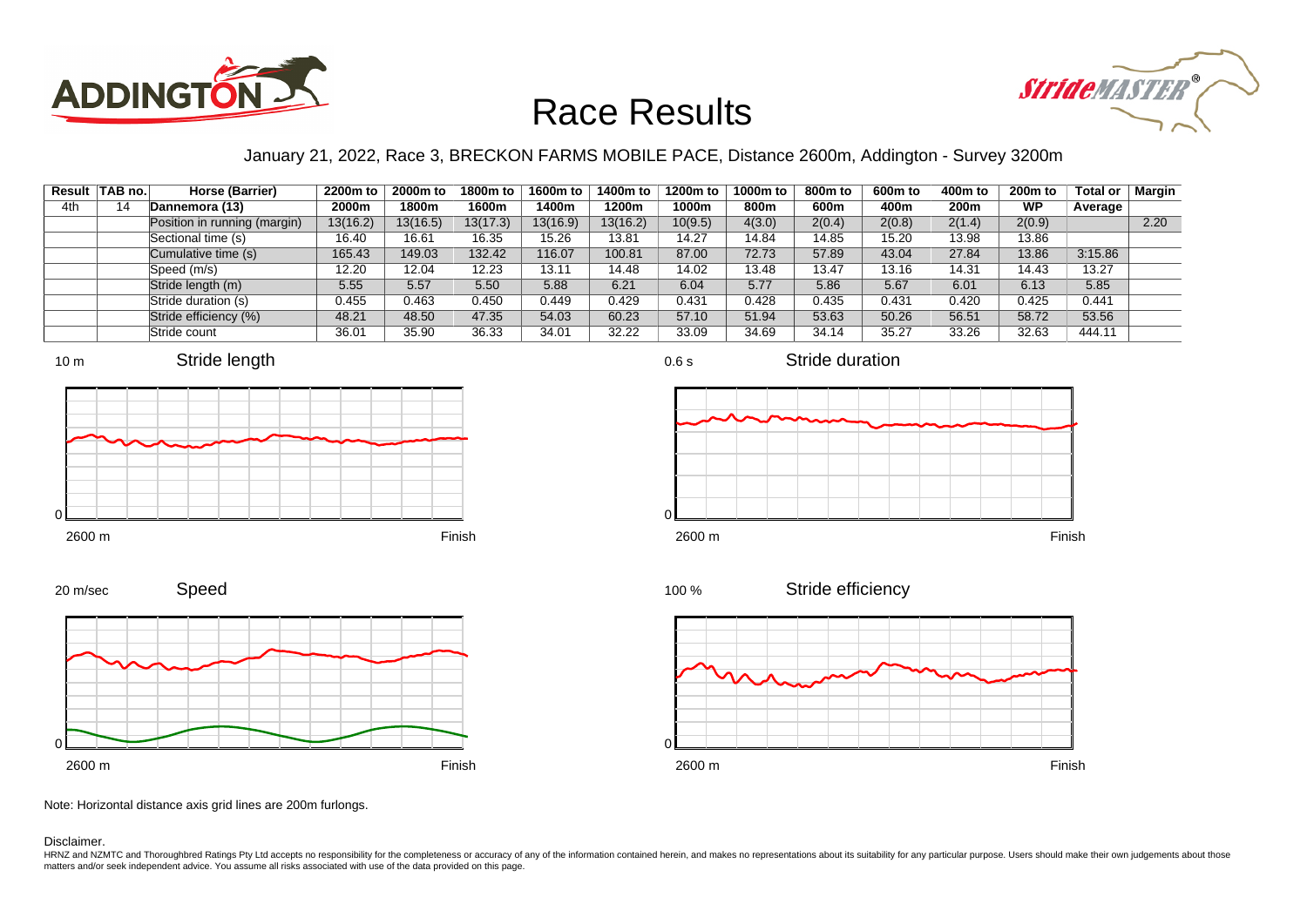



#### January 21, 2022, Race 3, BRECKON FARMS MOBILE PACE, Distance 2600m, Addington - Survey 3200m

|     | Result TAB no. | Horse (Barrier)              | 2600 to | 2400m to |
|-----|----------------|------------------------------|---------|----------|
| 5th |                | Watching Our C (1)           | 2400m   | 2200m    |
|     |                | Position in running (margin) |         | 4(2.3)   |
|     |                | Sectional time (s)           | 13.43   | 14.96    |
|     |                | Cumulative time (s)          | 195.96  | 182.53   |
|     |                | Speed (m/s)                  | 14.89   | 13.37    |
|     |                | Stride length (m)            | 6.84    | 6.68     |
|     |                | Stride duration (s)          | 0.454   | 0.500    |
|     |                | Stride efficiency (%)        | 73.14   | 69.79    |
|     |                | Stride count                 | 29.23   | 29.93    |

Disclaimer.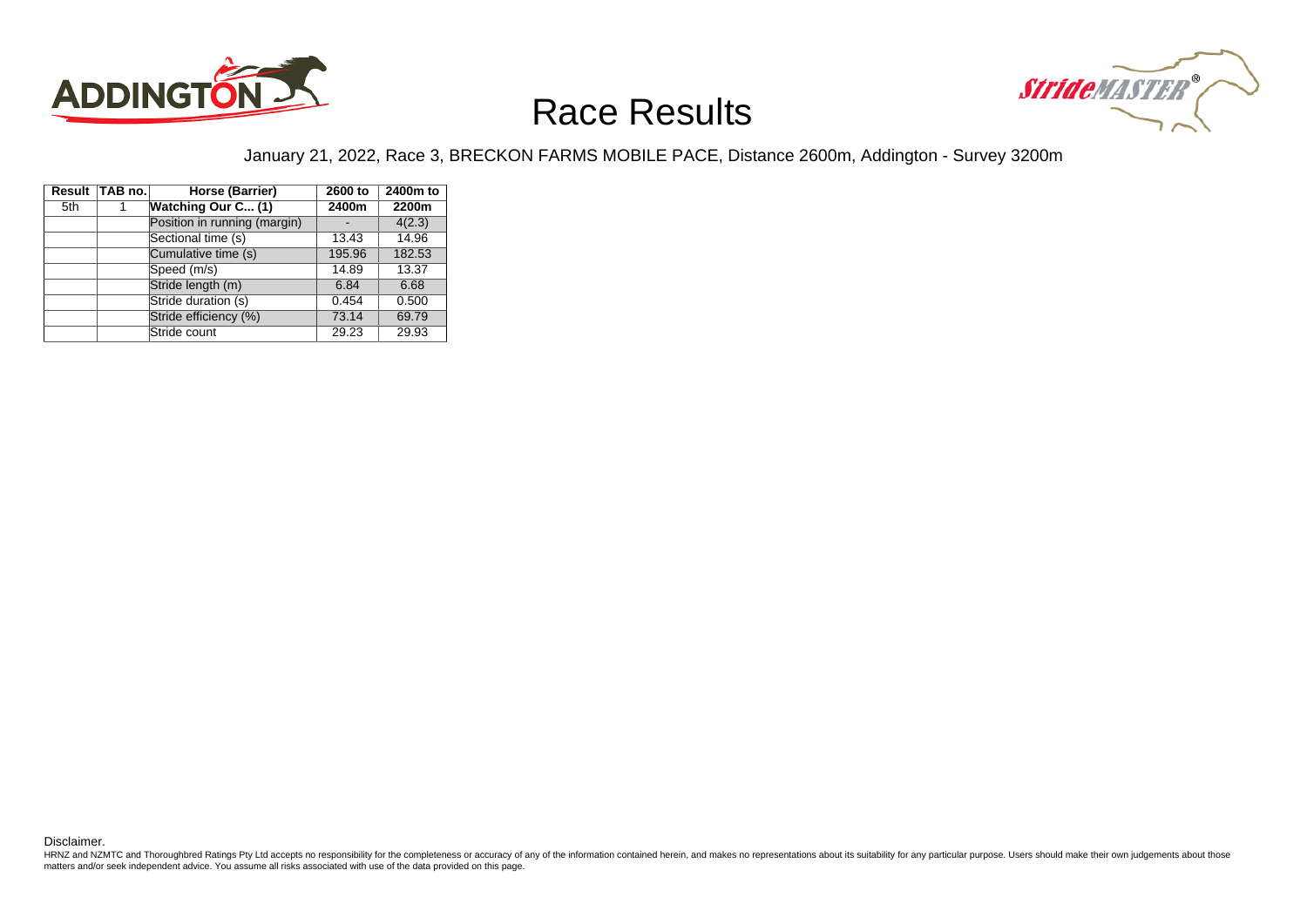



#### January 21, 2022, Race 3, BRECKON FARMS MOBILE PACE, Distance 2600m, Addington - Survey 3200m

|     | Result   TAB no. | Horse (Barrier)              | 2200m to | 2000m to | 1800m to | 1600m to | 1400m to | 1200m to | 1000m to | 800m to | 600m to | 400m to | <b>200m to</b> | <b>Total or</b> | Margin |
|-----|------------------|------------------------------|----------|----------|----------|----------|----------|----------|----------|---------|---------|---------|----------------|-----------------|--------|
| 5th |                  | <b>Watching Our C (1)</b>    | 2000m    | 1800m    | 1600m    | l 400m   | 1200m    | 1000m    | 800m     | 600m    | 400m    | 200m    | <b>WP</b>      | Average         |        |
|     |                  | Position in running (margin) | 3(3.9)   | 3(3.5)   | 4(3.7)   | 4(3.5)   | 4(3.8)   | 4(3.4)   | 5(3.6)   | 6(3.3)  | 6(3.7)  | 5(3.4)  | 5(3.6)         |                 | 2.80   |
|     |                  | Sectional time (s)           | 16.28    | 16.50    | 16.39    | 15.43    | 14.86    | 15.39    | 15.23    | 14.84   | 15.07   | 14.10   | 13.48          |                 |        |
|     |                  | Cumulative time (s)          | 167.57   | 151.29   | 134.79   | 118.40   | 102.97   | 88.11    | 72.72    | 57.49   | 42.65   | 27.58   | 13.48          | 3:15.96         |        |
|     |                  | Speed (m/s)                  | 12.29    | 12.12    | 12.20    | 12.96    | 13.46    | 13.00    | 13.13    | 13.48   | 13.27   | 14.18   | 14.84          | 13.27           |        |
|     |                  | Stride length (m)            | 6.20     | 6.14     | 6.16     | 6.47     | 6.73     | 6.53     | 6.46     | 6.64    | 6.56    | 6.83    | 6.94           | 6.54            |        |
|     |                  | Stride duration (s)          | 0.505    | 0.506    | 0.505    | 0.499    | 0.500    | 0.503    | 0.492    | 0.493   | 0.494   | 0.482   | 0.467          | 0.493           |        |
|     |                  | Stride efficiency (%)        | 60.07    | 58.87    | 59.38    | 65.35    | 70.76    | 66.69    | 65.15    | 68.92   | 67.17   | 72.94   | 75.19          | 66.89           |        |
|     |                  | Stride count                 | 32.26    | 32.58    | 32.45    | 30.93    | 29.72    | 30.61    | 30.97    | 30.12   | 30.51   | 29.27   | 28.83          | 397.41          |        |











0.6 s

Stride duration



Stride efficiency 100 %



Note: Horizontal distance axis grid lines are 200m furlongs.

Disclaimer.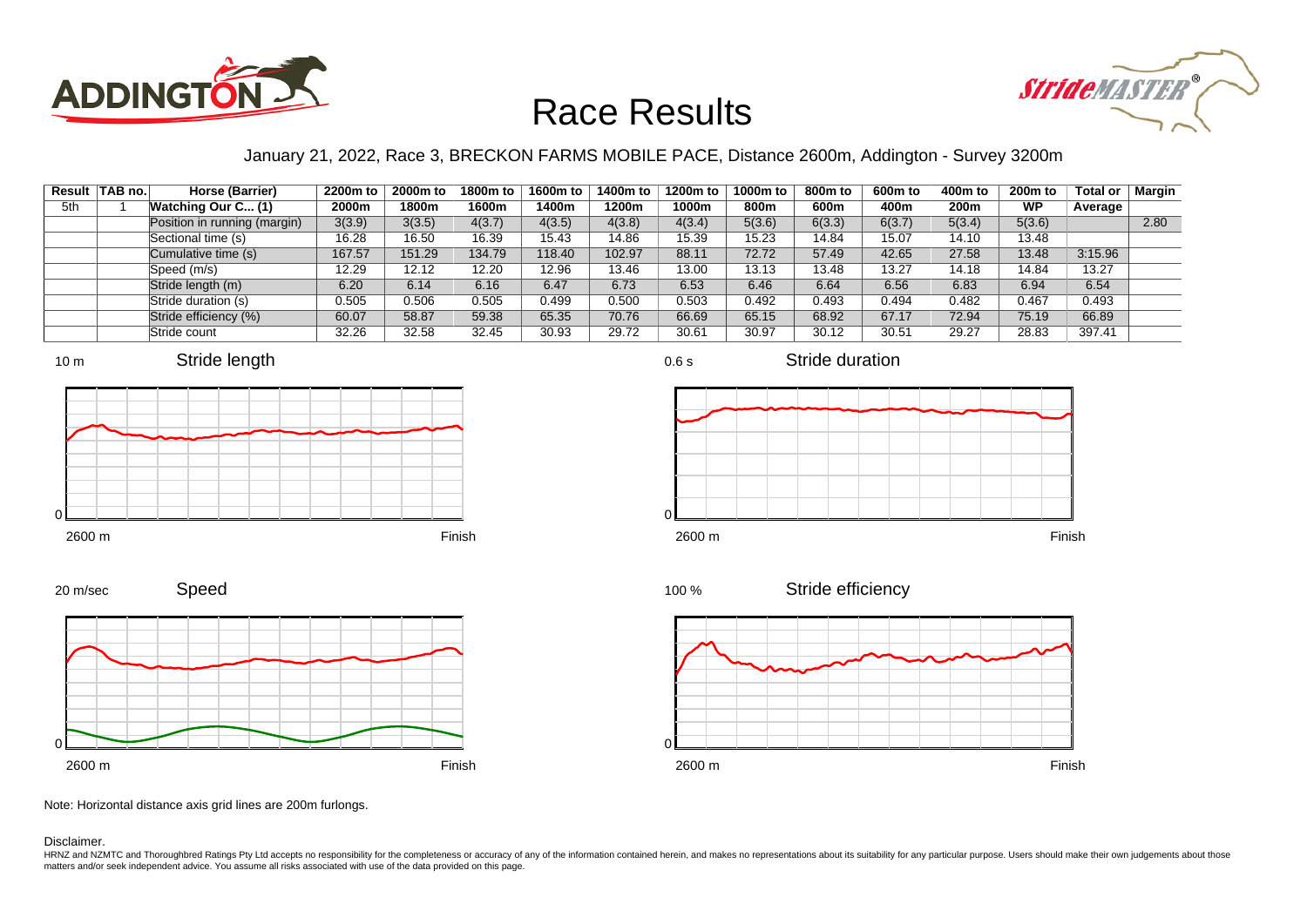



#### January 21, 2022, Race 3, BRECKON FARMS MOBILE PACE, Distance 2600m, Addington - Survey 3200m

|     | Result TAB no. | Horse (Barrier)              | 2600 to | 2400m to |
|-----|----------------|------------------------------|---------|----------|
| 6th | 8              | Swift Guy (8)                | 2400m   | 2200m    |
|     |                | Position in running (margin) |         | 14(10.2) |
|     |                | Sectional time (s)           | 14.67   | 16.42    |
|     |                | Cumulative time (s)          | 196.08  | 181.41   |
|     |                | Speed (m/s)                  | 13.64   | 12.18    |
|     |                | Stride length (m)            | 6.45    | 5.85     |
|     |                | Stride duration (s)          | 0.462   | 0.480    |
|     |                | Stride efficiency (%)        | 65.04   | 53.46    |
|     |                | Stride count                 | 31.00   | 34.19    |

Disclaimer.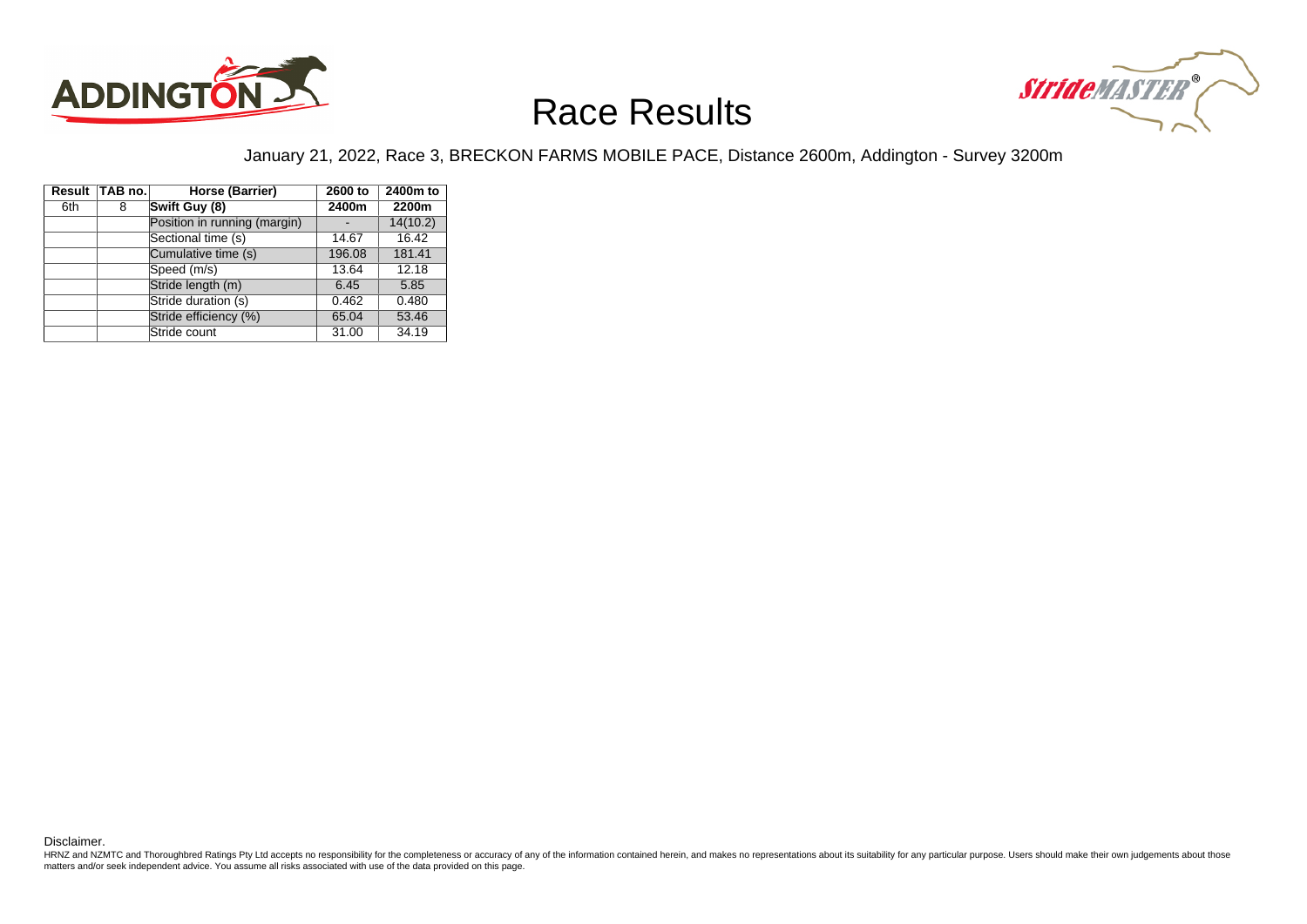



#### January 21, 2022, Race 3, BRECKON FARMS MOBILE PACE, Distance 2600m, Addington - Survey 3200m

| Result | $\vert$ TAB no. $\vert$ | Horse (Barrier)              | 2200m to | 2000m to | 1800m to | 1600m to | 1400m to | 1200m to | 1000m to | 800m to | 600m to | 400m to          | $200m$ to | <b>Total or</b> | Margin |
|--------|-------------------------|------------------------------|----------|----------|----------|----------|----------|----------|----------|---------|---------|------------------|-----------|-----------------|--------|
| 6th    |                         | Swift Guy (8)                | 2000m    | 1800m    | 1600m    | l 400m   | 1200m    | 1000m    | 800m     | 600m    | 400m    | 200 <sub>m</sub> | <b>WP</b> | Average         |        |
|        |                         | Position in running (margin) | 14(20.6) | 14(18.6) | 14(19.3) | 14(18.2) | 14(18.5) | 13(11.7) | 9(6.0)   | 5(2.6)  | 5(2.3)  | 3(2.1)           | 4(2.4)    |                 | 3.40   |
|        |                         | Sectional time (s)           | 16.02    | 16.57    | 16.25    | 15.43    | 13.78    | 14.40    | 14.72    | 14.72   | 15.09   | 14.12            | 13.89     |                 |        |
|        |                         | Cumulative time (s)          | 164.99   | 148.97   | 132.40   | 116.15   | 100.72   | 86.94    | 72.54    | 57.82   | 43.10   | 28.01            | 13.89     | 3:16.08         |        |
|        |                         | Speed (m/s)                  | 12.48    | 12.07    | 12.31    | 12.96    | 14.51    | 13.89    | 13.59    | 13.59   | 13.25   | 14.16            | 14.40     | 13.26           |        |
|        |                         | Stride length (m)            | 5.92     | 5.87     | 5.86     | 6.15     | 6.62     | 6.45     | 6.31     | 6.41    | 6.12    | 6.40             | 6.48      | 6.21            |        |
|        |                         | Stride duration (s)          | 0.474    | 0.486    | 0.476    | 0.474    | 0.457    | 0.464    | 0.464    | 0.472   | 0.462   | 0.452            | 0.450     | 0.468           |        |
|        |                         | Stride efficiency (%)        | 54.84    | 53.83    | 53.63    | 59.04    | 68.58    | 65.03    | 62.20    | 64.19   | 58.50   | 63.92            | 65.58     | 60.28           |        |
|        |                         | Stride count                 | 33.76    | 34.08    | 34.14    | 32.54    | 30.19    | 31.00    | 31.70    | 31.20   | 32.69   | 31.27            | 30.87     | 418.63          |        |







Stride duration



Speed







Note: Horizontal distance axis grid lines are 200m furlongs.

Disclaimer.

HRNZ and NZMTC and Thoroughbred Ratings Pty Ltd accepts no responsibility for the completeness or accuracy of any of the information contained herein, and makes no representations about its suitability for any particular p matters and/or seek independent advice. You assume all risks associated with use of the data provided on this page.

0.6 s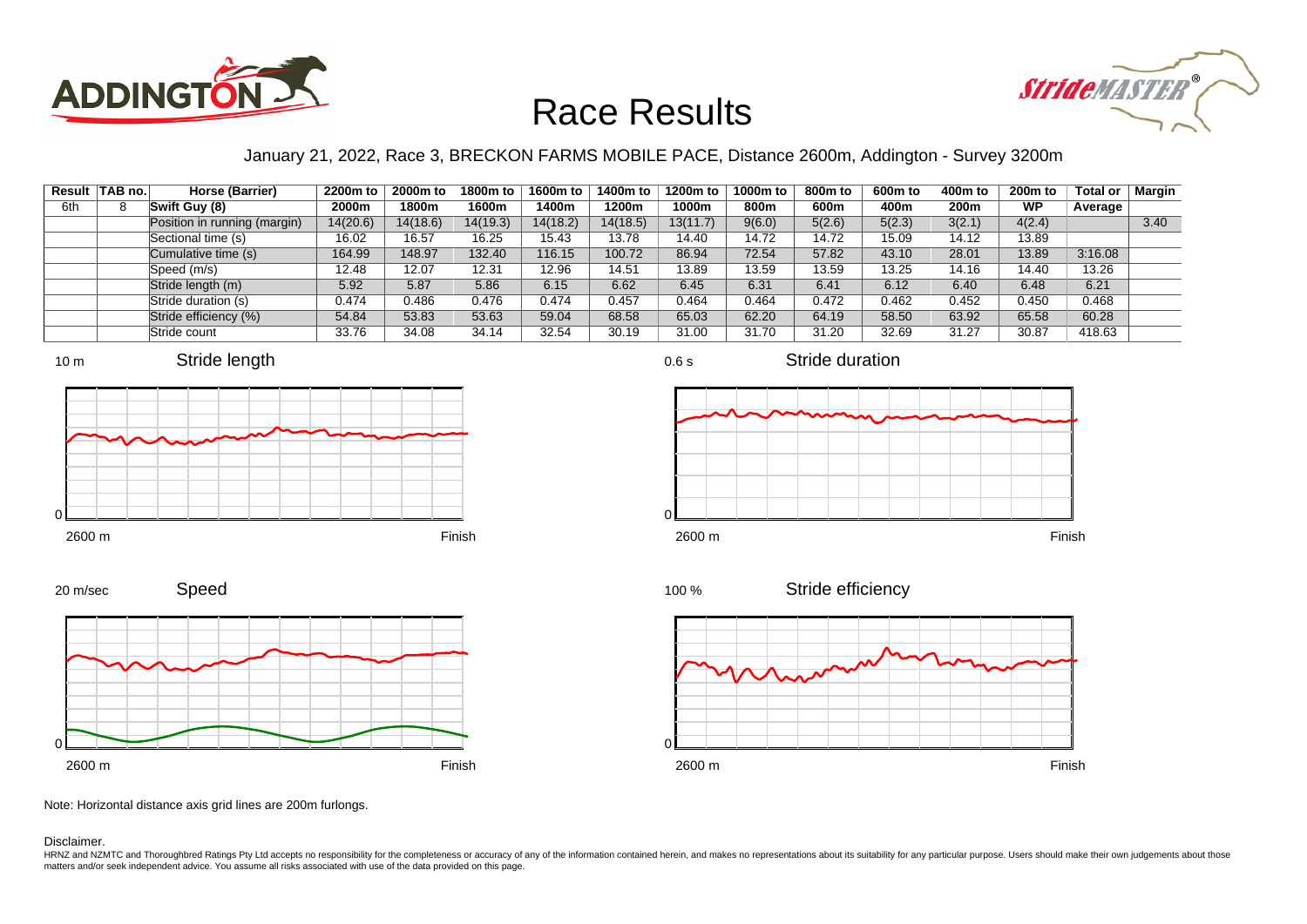



#### January 21, 2022, Race 3, BRECKON FARMS MOBILE PACE, Distance 2600m, Addington - Survey 3200m

|     | Result TAB no. | Horse (Barrier)              | 2600 to | 2400m to |
|-----|----------------|------------------------------|---------|----------|
| 7th | 11             | Always B My Ho (10)          | 2400m   | 2200m    |
|     |                | Position in running (margin) |         | 8(5.0)   |
|     |                | Sectional time (s)           | 14.00   | 15.47    |
|     |                | Cumulative time (s)          | 196.20  | 182.20   |
|     |                | Speed (m/s)                  | 14.29   | 12.93    |
|     |                | Stride length (m)            | 6.68    | 6.21     |
|     |                | Stride duration (s)          | 0.447   | 0.480    |
|     |                | Stride efficiency (%)        | 69.78   | 60.30    |
|     |                | Stride count                 | 29.93   | 32.20    |

Disclaimer.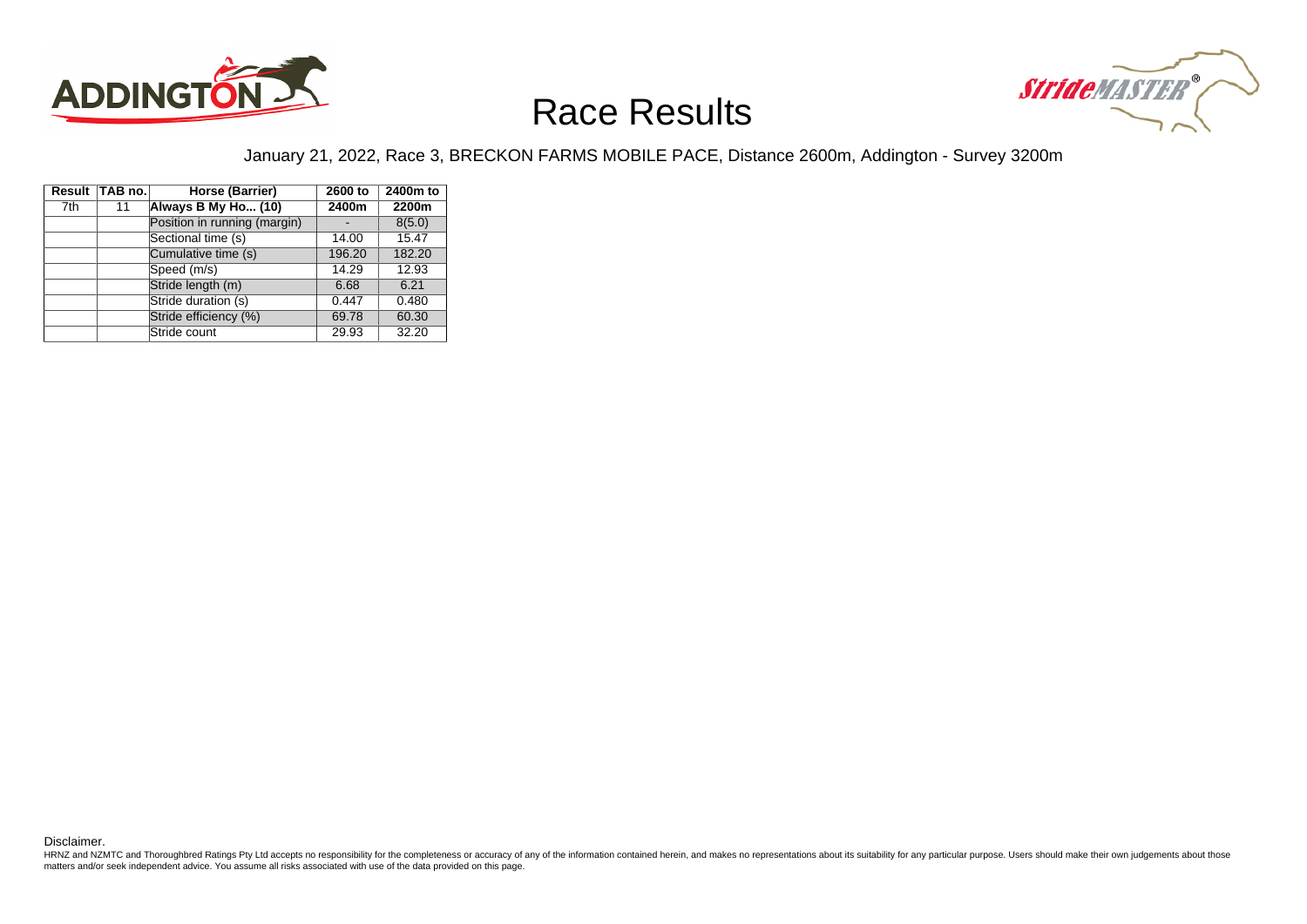



#### January 21, 2022, Race 3, BRECKON FARMS MOBILE PACE, Distance 2600m, Addington - Survey 3200m

0.6 s

|     | Result TAB no. | Horse (Barrier)              | 2200m to | 2000m to | 1800m to | 1600m to | 1400m to | 1200m to | 1000m to | 800m to | 600m to | 400m to          | $200m$ to | Total or | Margin |
|-----|----------------|------------------------------|----------|----------|----------|----------|----------|----------|----------|---------|---------|------------------|-----------|----------|--------|
| 7th |                | Always B My Ho (10)          | 2000m    | 1800m    | 1600m    | 1400m    | 1200m    | 1000m    | 800m     | 600m    | 400m    | 200 <sub>m</sub> | <b>WP</b> | Average  |        |
|     |                | Position in running (margin) | 9(9.6)   | 10(10.3) | 10(10.7) | 10(10.6) | 10(10.6) | 11(9.6)  | 13(9.0)  | 11(5.8) | 10(5.5) | 10(6.0)          | 7(4.8)    |          | 4.10   |
|     |                | Sectional time (s)           | 16.46    | 16.52    | 16.42    | 15.36    | 14.75    | 15.26    | 14.75    | 14.72   | 15.19   | 13.88            | 13.42     |          |        |
|     |                | Cumulative time (s)          | 166.73   | 150.27   | 133.75   | 117.33   | 101.97   | 87.22    | 71.96    | 57.21   | 42.49   | 27.30            | 13.42     | 3:16.20  |        |
|     |                | Speed (m/s)                  | 12.15    | 12.11    | 12.18    | 13.02    | 13.56    | 13.11    | 13.56    | 13.59   | 13.17   | 14.41            | 14.90     | 13.25    |        |
|     |                | Stride length (m)            | 5.86     | 5.90     | 5.88     | 6.18     | 6.44     | 6.21     | 6.21     | 6.40    | 6.14    | 6.33             | 6.65      | 6.23     |        |
|     |                | Stride duration (s)          | 0.482    | 0.487    | 0.483    | 0.475    | 0.475    | 0.474    | 0.458    | 0.471   | 0.466   | 0.440            | 0.446     | 0.470    |        |
|     |                | Stride efficiency (%)        | 53.60    | 54.36    | 54.09    | 59.74    | 64.74    | 60.22    | 60.27    | 64.06   | 58.84   | 62.70            | 69.02     | 60.60    |        |
|     |                | Stride count                 | 34.15    | 33.91    | 33.99    | 32.35    | 31.07    | 32.22    | 32.20    | 31.24   | 32.59   | 31.57            | 30.09     | 417.51   |        |







Stride duration



Speed



Stride efficiency 100 %



Note: Horizontal distance axis grid lines are 200m furlongs.

#### Disclaimer.

20 m/sec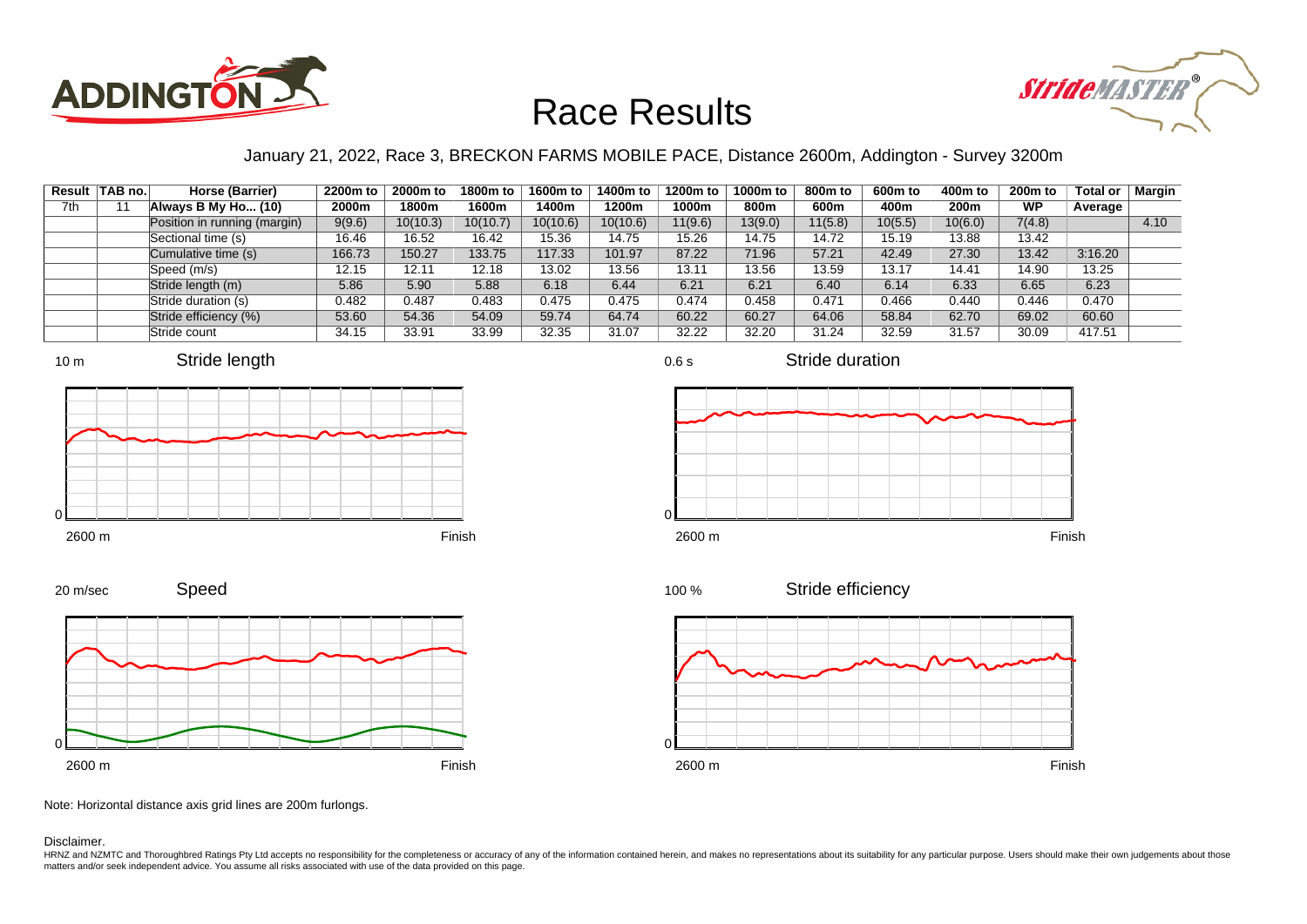



#### January 21, 2022, Race 3, BRECKON FARMS MOBILE PACE, Distance 2600m, Addington - Survey 3200m

|     | Result TAB no. | Horse (Barrier)              | 2600 to | 2400m to |
|-----|----------------|------------------------------|---------|----------|
| 8th | 15             | <b>Bobby Vinton (0)</b>      | 2400m   | 2200m    |
|     |                | Position in running (margin) |         | 12(7.7)  |
|     |                | Sectional time (s)           | 14.31   | 14.72    |
|     |                | Cumulative time (s)          | 196.23  | 181.92   |
|     |                | Speed (m/s)                  | 13.98   | 13.59    |
|     |                | Stride length (m)            | 6.33    | 6.37     |
|     |                | Stride duration (s)          | 0.430   | 0.468    |
|     |                | Stride efficiency (%)        | 62.63   | 63.32    |
|     |                | Stride count                 | 31.59   | 31.42    |

Disclaimer.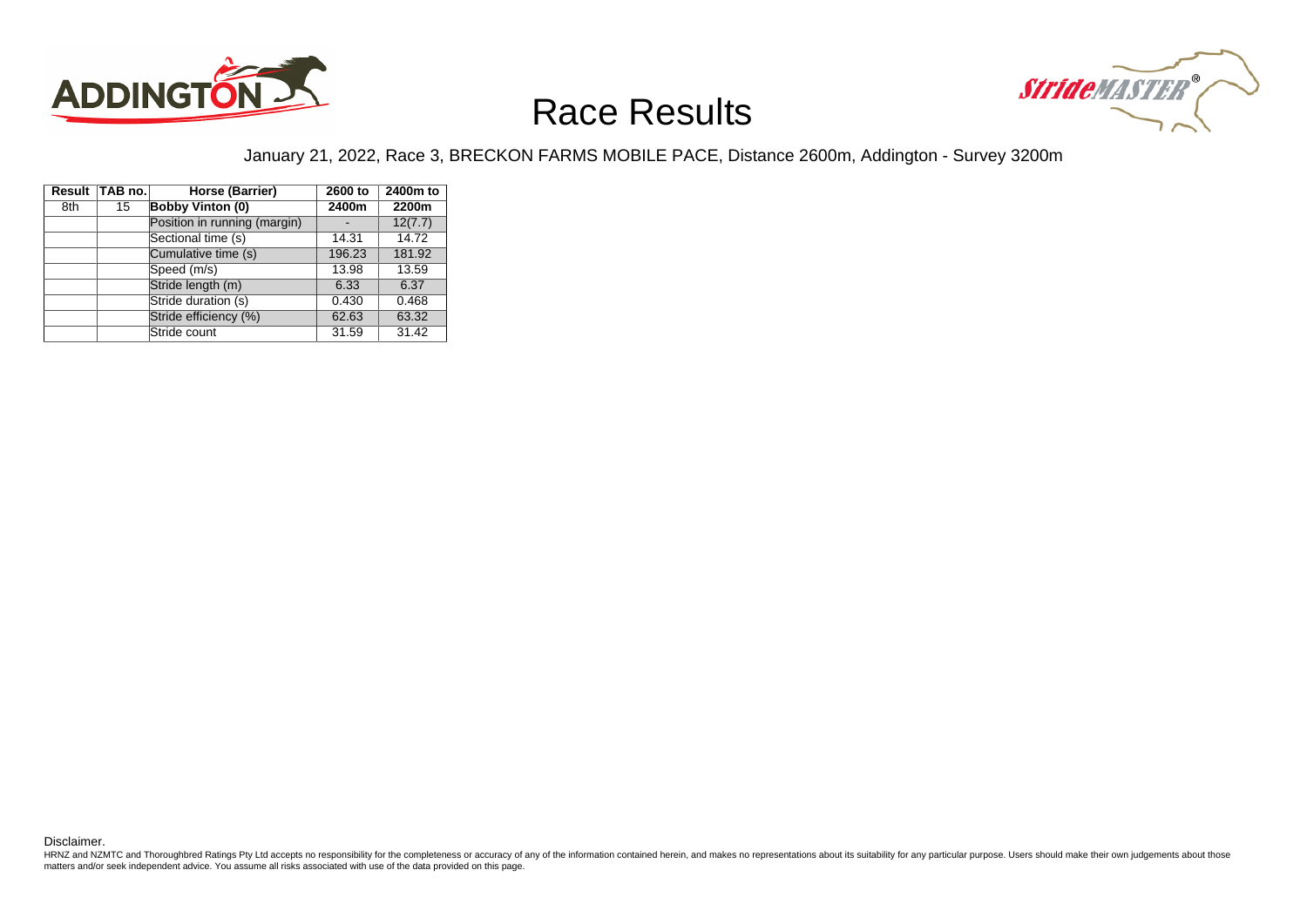



#### January 21, 2022, Race 3, BRECKON FARMS MOBILE PACE, Distance 2600m, Addington - Survey 3200m

| Result | $\vert$ TAB no. $\vert$ | Horse (Barrier)              | 2200m to | 2000m to | 1800m to | 1600m to | 1400m to | 1200m to | 1000m to | 800m to | 600m to | 400m to          | $200m$ to | <b>Total or</b> | Margin |
|--------|-------------------------|------------------------------|----------|----------|----------|----------|----------|----------|----------|---------|---------|------------------|-----------|-----------------|--------|
| 8th    | 15                      | <b>Bobby Vinton (0)</b>      | 2000m    | 1800m    | 1600m    | l 400m   | 1200m    | 1000m    | 800m     | 600m    | 400m    | 200 <sub>m</sub> | <b>WP</b> | Average         |        |
|        |                         | Position in running (margin) | 8(7.9)   | 8(7.1)   | 8(7.3)   | 8(7.1)   | 8(7.5)   | 8(7.4)   | 12(7.2)  | 12(6.8) | 12(7.2) | 11(6.9)          | 12(7.3)   |                 | 4.20   |
|        |                         | Sectional time (s)           | 16.22    | 16.49    | 16.41    | 15.43    | 14.91    | 15.32    | 15.21    | 14.84   | 15.05   | 14.14            | 13.18     |                 |        |
|        |                         | Cumulative time (s)          | 167.20   | 150.98   | 134.49   | 118.08   | 102.65   | 87.74    | 72.42    | 57.21   | 42.37   | 27.32            | 13.18     | 3:16.23         |        |
|        |                         | Speed (m/s)                  | 12.33    | 12.13    | 12.19    | 12.96    | 13.41    | 13.05    | 13.15    | 13.48   | 13.29   | 14.14            | 15.17     | 13.25           |        |
|        |                         | Stride length (m)            | 5.83     | 5.79     | 5.79     | 6.16     | 6.35     | 6.22     | 6.07     | 6.24    | 6.18    | 6.44             | 6.58      | 6.17            |        |
|        |                         | Stride duration (s)          | 0.473    | 0.477    | 0.475    | 0.475    | 0.473    | 0.476    | 0.461    | 0.463   | 0.465   | 0.455            | 0.434     | 0.466           |        |
|        |                         | Stride efficiency (%)        | 53.12    | 52.31    | 52.36    | 59.22    | 63.07    | 60.46    | 57.52    | 60.76   | 59.63   | 64.79            | 67.72     | 59.48           |        |
|        |                         | Stride count                 | 34.30    | 34.57    | 34.55    | 32.49    | 31.48    | 32.15    | 32.97    | 32.07   | 32.38   | 31.06            | 30.38     | 421.41          |        |













Stride efficiency 100 %



Note: Horizontal distance axis grid lines are 200m furlongs.

Disclaimer.

0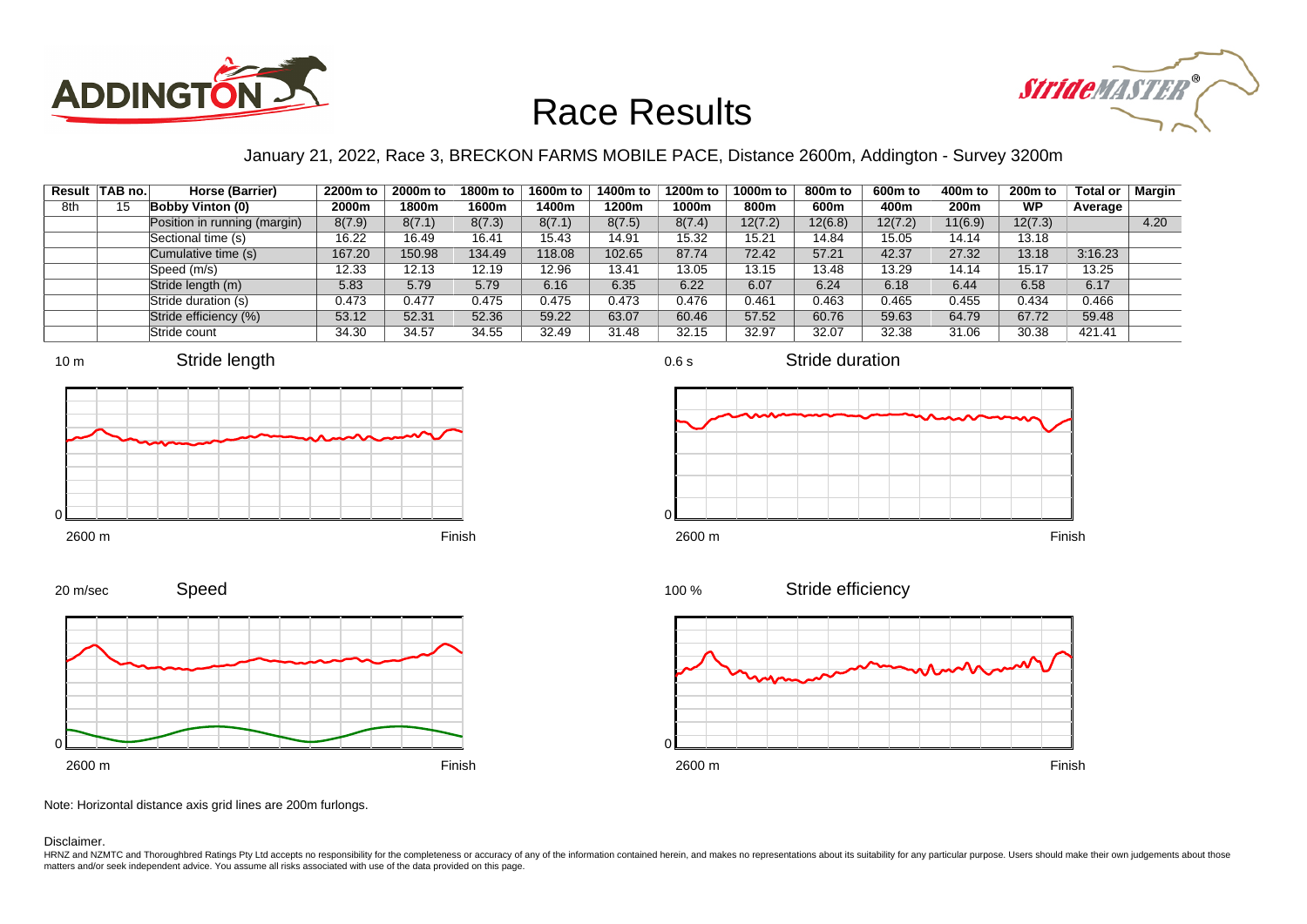



#### January 21, 2022, Race 3, BRECKON FARMS MOBILE PACE, Distance 2600m, Addington - Survey 3200m

|     | Result TAB no. | Horse (Barrier)              | 2600 to | 2400m to |
|-----|----------------|------------------------------|---------|----------|
| 9th | 7              | Rocketman (7)                | 2400m   | 2200m    |
|     |                | Position in running (margin) |         | 3(1.9)   |
|     |                | Sectional time (s)           | 13.31   | 15.57    |
|     |                | Cumulative time (s)          | 196.28  | 182.97   |
|     |                | Speed (m/s)                  | 15.03   | 12.85    |
|     |                | Stride length (m)            | 6.64    | 6.15     |
|     |                | Stride duration (s)          | 0.441   | 0.479    |
|     |                | Stride efficiency (%)        | 68.87   | 59.17    |
|     |                | Stride count                 | 30.13   | 32.50    |

Disclaimer.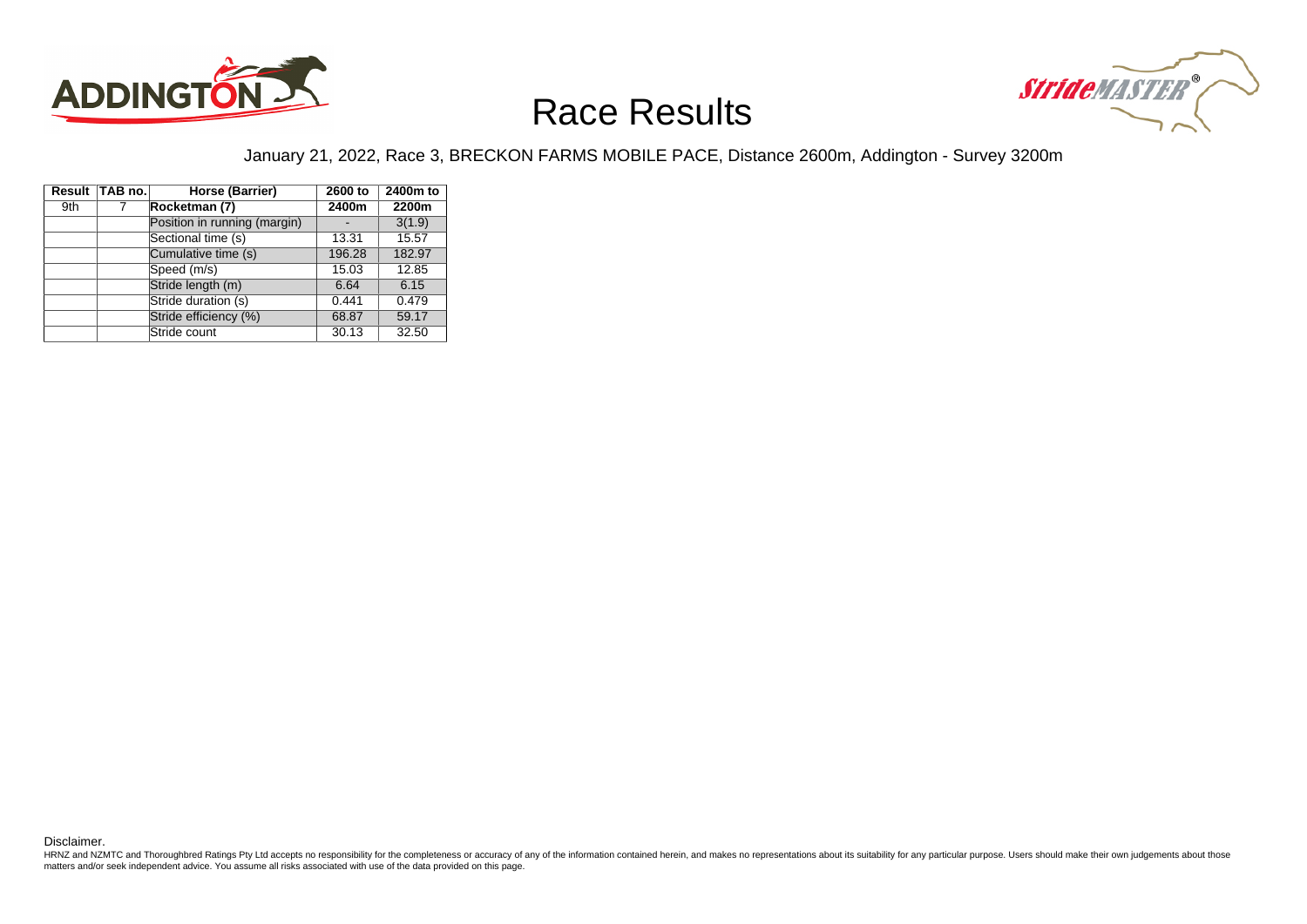



#### January 21, 2022, Race 3, BRECKON FARMS MOBILE PACE, Distance 2600m, Addington - Survey 3200m

0.6 s

|     | Result TAB no. | Horse (Barrier)              | 2200m to | 2000m to | 1800m to | 1600m to | 1400m to | 1200m to | 1000m to | 800m to | 600m to | 400m to | 200 <sub>m</sub> to | Total or | Margin |
|-----|----------------|------------------------------|----------|----------|----------|----------|----------|----------|----------|---------|---------|---------|---------------------|----------|--------|
| 9th |                | Rocketman (7)                | 2000m    | 1800m    | 1600m    | 400m     | 1200m    | 1000m    | 800m     | 600m    | 400m    | 200m    | <b>WP</b>           | Average  |        |
|     |                | Position in running (margin) | 6(7.2)   | 7(6.4)   | 7(6.5)   | 6(5.3)   | 7(6.7)   | 7(6.0)   | 8(5.9)   | 10(5.3) | 11(6.1) | 12(7.5) | 11(6.9)             |          | 4.50   |
|     |                | Sectional time (s)           | 16.20    | 16.49    | 16.23    | 15.60    | 14.80    | 15.34    | 15.17    | 14.92   | 15.35   | 13.96   | 13.34               |          |        |
|     |                | Cumulative time (s)          | 167.40   | 151.20   | 134.71   | 118.48   | 102.88   | 88.08    | 72.74    | 57.57   | 42.65   | 27.30   | 13.34               | 3:16.28  |        |
|     |                | Speed (m/s)                  | 12.35    | 12.13    | 12.32    | 12.82    | 13.51    | 13.04    | 13.18    | 13.40   | 13.03   | 14.33   | 14.99               | 13.25    |        |
|     |                | Stride length (m)            | 5.98     | 5.98     | 6.04     | 6.19     | 6.54     | 6.32     | 6.27     | 6.47    | 6.28    | 6.40    | 6.65                | 6.29     |        |
|     |                | Stride duration (s)          | 0.484    | 0.493    | 0.490    | 0.483    | 0.484    | 0.485    | 0.475    | 0.483   | 0.482   | 0.447   | 0.444               | 0.475    |        |
|     |                | Stride efficiency (%)        | 55.81    | 55.82    | 57.04    | 59.94    | 66.79    | 62.42    | 61.34    | 65.51   | 61.67   | 64.03   | 69.14               | 61.89    |        |
|     |                | Stride count                 | 33.47    | 33.46    | 33.10    | 32.29    | 30.59    | 31.64    | 31.92    | 30.89   | 31.84   | 31.24   | 30.07               | 413.14   |        |









2600 m Finish









Note: Horizontal distance axis grid lines are 200m furlongs.

Disclaimer.

HRNZ and NZMTC and Thoroughbred Ratings Pty Ltd accepts no responsibility for the completeness or accuracy of any of the information contained herein, and makes no representations about its suitability for any particular p matters and/or seek independent advice. You assume all risks associated with use of the data provided on this page.

Stride duration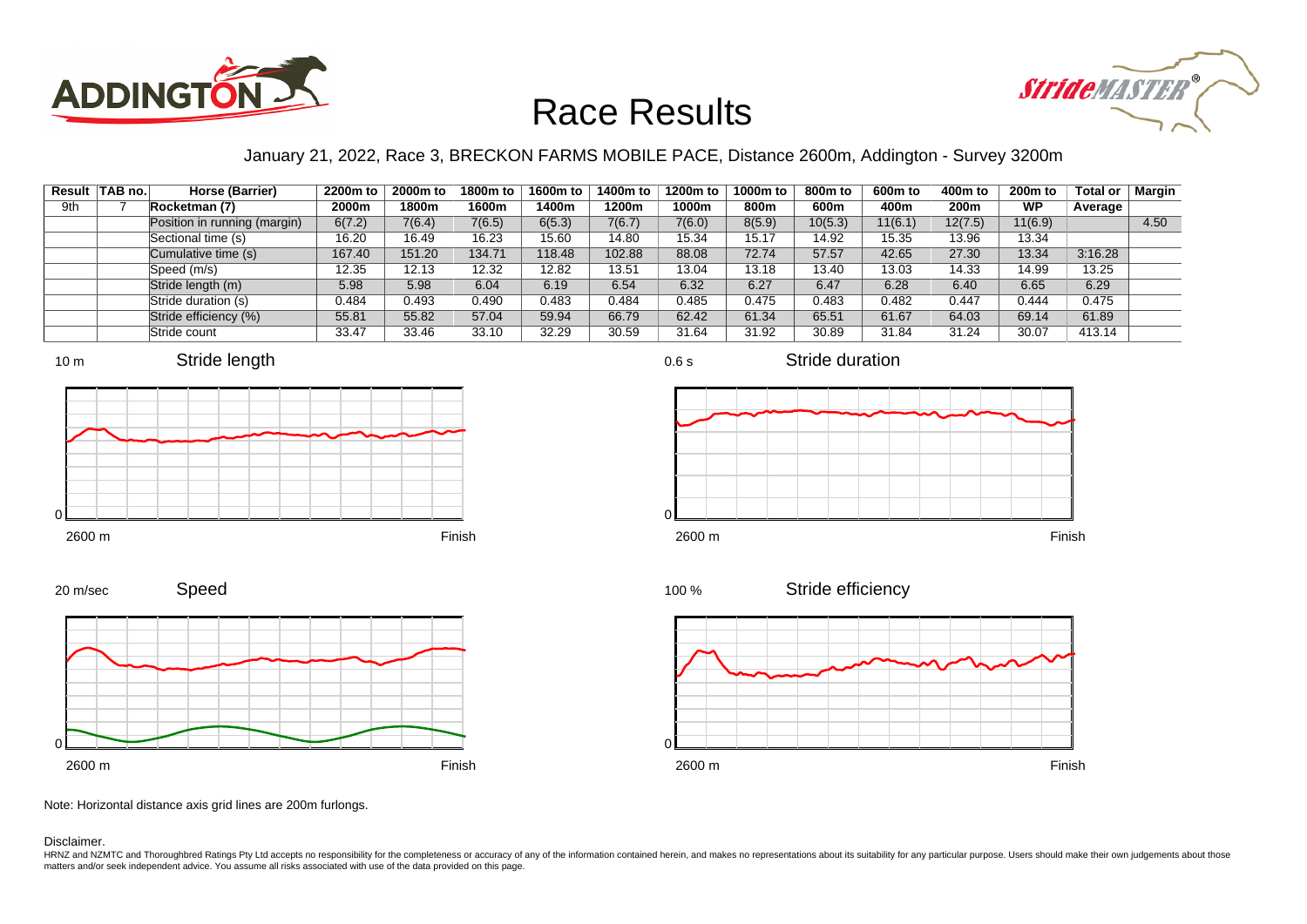



#### January 21, 2022, Race 3, BRECKON FARMS MOBILE PACE, Distance 2600m, Addington - Survey 3200m

|                  | Result TAB no. | Horse (Barrier)              | 2600 to | 2400m to |
|------------------|----------------|------------------------------|---------|----------|
| 10 <sub>th</sub> | 2              | Sargent Best (2)             | 2400m   | 2200m    |
|                  |                | Position in running (margin) |         | 5(3.0)   |
|                  |                | Sectional time (s)           | 13.51   | 15.42    |
|                  |                | Cumulative time (s)          | 196.37  | 182.86   |
|                  |                | Speed (m/s)                  | 14.81   | 12.97    |
|                  |                | Stride length (m)            | 6.33    | 5.99     |
|                  |                | Stride duration (s)          | 0.426   | 0.462    |
|                  |                | Stride efficiency (%)        | 62.71   | 56.12    |
|                  |                | Stride count                 | 31.57   | 33.37    |

Disclaimer.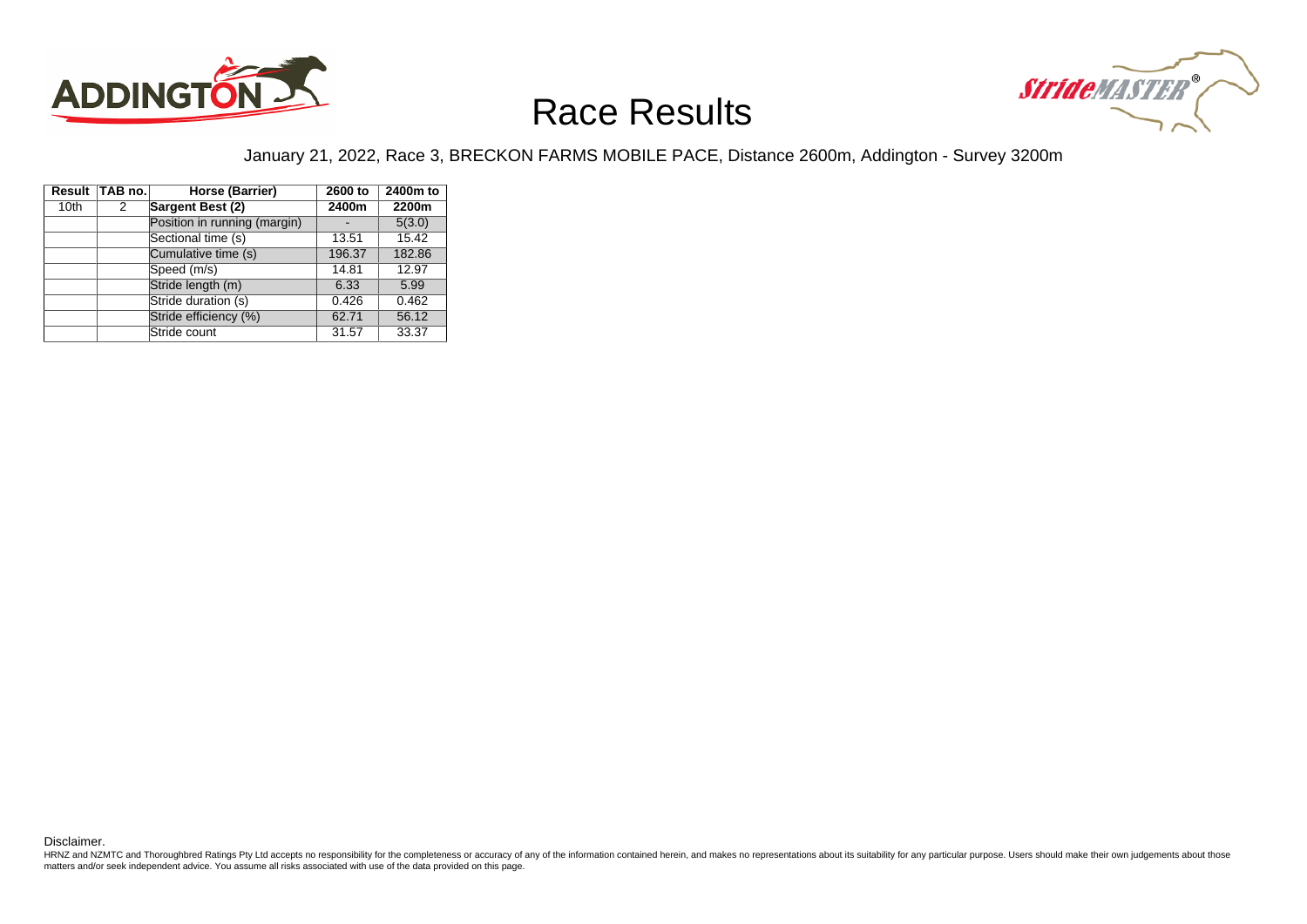



#### January 21, 2022, Race 3, BRECKON FARMS MOBILE PACE, Distance 2600m, Addington - Survey 3200m

0.6 s

|      | Result TAB no. | Horse (Barrier)              | 2200m to | 2000m to | 1800m to | 1600m to | 1400m to | 1200m to | 1000m to | 800m to | 600m to | 400m to          | $200m$ to | Total or | Margin |
|------|----------------|------------------------------|----------|----------|----------|----------|----------|----------|----------|---------|---------|------------------|-----------|----------|--------|
| 10th |                | Sargent Best (2)             | 2000m    | 1800m    | 1600m    | 1400m    | 1200m    | 1000m    | 800m     | 600m    | 400m    | 200 <sub>m</sub> | <b>WP</b> | Average  |        |
|      |                | Position in running (margin) | 7(7.4)   | 9(8.6)   | 9(8.7)   | 9(8.8)   | 9(8.2)   | 9(7.6)   | 10(6.9)  | 13(7.4) | 14(8.1) | 14(9.8)          | 14(8.7)   |          | 5.00   |
|      |                | Sectional time (s)           | 16.53    | 16.48    | 16.45    | 15.29    | 14.82    | 15.24    | 15.35    | 14.89   | 15.41   | 13.89            | 13.09     |          |        |
|      |                | Cumulative time (s)          | 167.44   | 150.91   | 134.43   | 117.98   | 102.69   | 87.87    | 72.63    | 57.28   | 42.39   | 26.98            | 13.09     | 3:16.37  |        |
|      |                | Speed (m/s)                  | 12.10    | 12.14    | 12.16    | 13.08    | 13.50    | 13.12    | 13.03    | 13.43   | 12.98   | 14.40            | 15.28     | 13.24    |        |
|      |                | Stride length (m)            | 5.67     | 5.83     | 5.81     | 6.14     | 6.30     | 6.07     | 5.98     | 6.29    | 6.05    | 6.43             | 6.67      | 6.11     |        |
|      |                | Stride duration (s)          | 0.469    | 0.481    | 0.478    | 0.469    | 0.467    | 0.462    | 0.459    | 0.468   | 0.466   | 0.447            | 0.437     | 0.461    |        |
|      |                | Stride efficiency (%)        | 50.29    | 53.15    | 52.70    | 58.93    | 62.07    | 57.58    | 55.85    | 61.74   | 57.26   | 64.67            | 69.58     | 58.33    |        |
|      |                | Stride count                 | 35.26    | 34.29    | 34.44    | 32.57    | 31.73    | 32.95    | 33.45    | 31.82   | 33.04   | 31.09            | 29.97     | 425.55   |        |







Stride duration



Stride efficiency 100 %



Speed 20 m/sec



Note: Horizontal distance axis grid lines are 200m furlongs.

Disclaimer.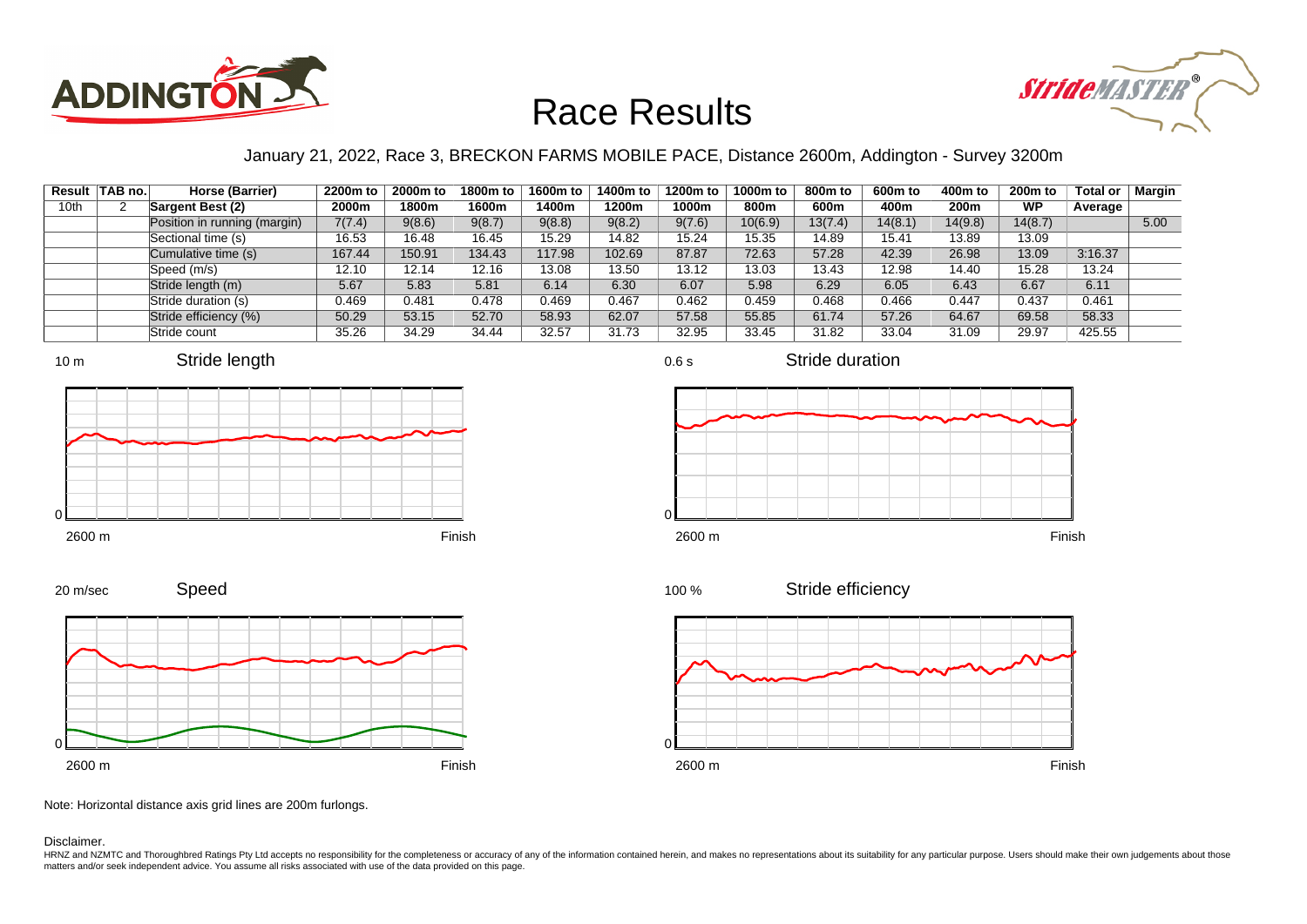



#### January 21, 2022, Race 3, BRECKON FARMS MOBILE PACE, Distance 2600m, Addington - Survey 3200m

|      | Result TAB no. | Horse (Barrier)              | 2600 to | 2400m to |
|------|----------------|------------------------------|---------|----------|
| 11th | 13             | The Jafa Expre (12)          | 2400m   | 2200m    |
|      |                | Position in running (margin) |         | 11(7.6)  |
|      |                | Sectional time (s)           | 14.40   | 15.69    |
|      |                | Cumulative time (s)          | 196.54  | 182.14   |
|      |                | Speed (m/s)                  | 13.89   | 12.75    |
|      |                | Stride length (m)            | 6.77    | 6.34     |
|      |                | Stride duration (s)          | 0.470   | 0.497    |
|      |                | Stride efficiency (%)        | 71.54   | 62.84    |
|      |                | Stride count                 | 29.56   | 31.54    |

Disclaimer.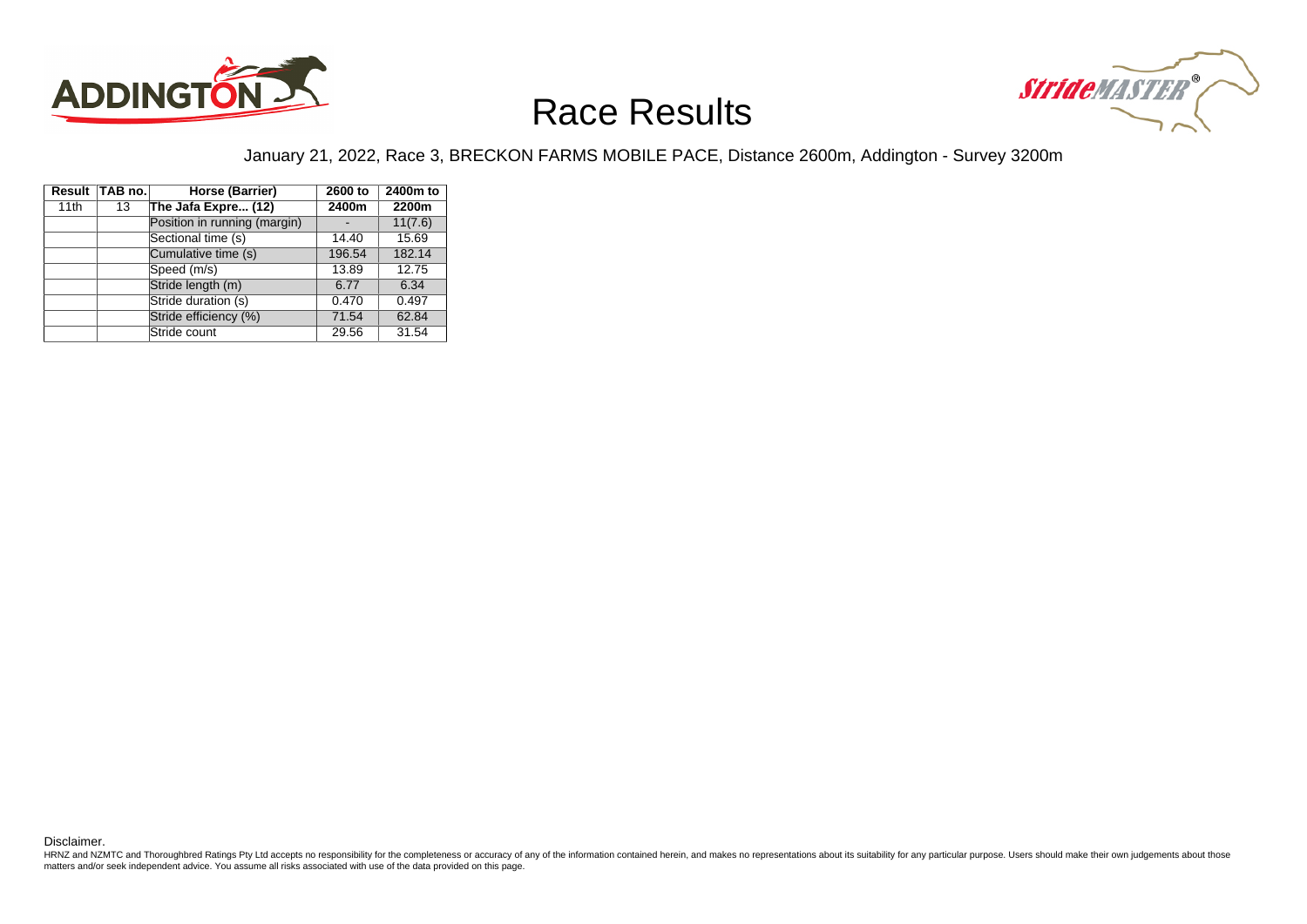



#### January 21, 2022, Race 3, BRECKON FARMS MOBILE PACE, Distance 2600m, Addington - Survey 3200m

|      | Result TAB no. | Horse (Barrier)              | 2200m to | 2000m to | 1800m to | 1600m to | 1400m to | 1200m to | 1000m to | 800m to | 600m to | 400m to          | $200m$ to | Total or | Margin |
|------|----------------|------------------------------|----------|----------|----------|----------|----------|----------|----------|---------|---------|------------------|-----------|----------|--------|
| 11th | 13             | The Jafa Expre (12)          | 2000m    | 1800m    | 1600m    | 1400m    | 1200m    | 1000m    | 800m     | 600m    | 400m    | 200 <sub>m</sub> | <b>WP</b> | Average  |        |
|      |                | Position in running (margin) | 12(13.6) | 12(14.6) | 12(15.1) | 12(14.7) | 12(14.4) | 14(12.8) | 11(7.1)  | 8(4.6)  | 7(3.9)  | 7(4.5)           | 6(4.6)    |          | 6.00   |
|      |                | Sectional time (s)           | 16.51    | 16.56    | 16.37    | 15.31    | 14.66    | 14.40    | 14.87    | 14.65   | 15.21   | 14.08            | 13.83     |          |        |
|      |                | Cumulative time (s)          | 166.45   | 149.94   | 133.38   | 117.01   | 101.70   | 87.04    | 72.64    | 57.77   | 43.12   | 27.91            | 13.83     | 3:16.54  |        |
|      |                | Speed (m/s)                  | 12.11    | 12.08    | 12.22    | 13.06    | 13.64    | 13.89    | 13.45    | 13.65   | 13.15   | 14.20            | 14.46     | 13.23    |        |
|      |                | Stride length (m)            | 6.04     | 6.11     | 6.11     | 6.49     | 6.63     | 6.47     | 6.43     | 6.66    | 6.36    | 6.52             | 6.74      | 6.43     |        |
|      |                | Stride duration (s)          | 0.499    | 0.506    | 0.500    | 0.497    | 0.486    | 0.466    | 0.478    | 0.488   | 0.484   | 0.459            | 0.466     | 0.486    |        |
|      |                | Stride efficiency (%)        | 57.08    | 58.36    | 58.30    | 65.91    | 68.79    | 65.51    | 64.57    | 69.40   | 63.14   | 66.41            | 70.97     | 64.58    |        |
|      |                | Stride count                 | 33.09    | 32.73    | 32.74    | 30.80    | 30.14    | 30.89    | 31.11    | 30.01   | 31.46   | 30.68            | 29.68     | 404.43   |        |















Note: Horizontal distance axis grid lines are 200m furlongs.

Disclaimer.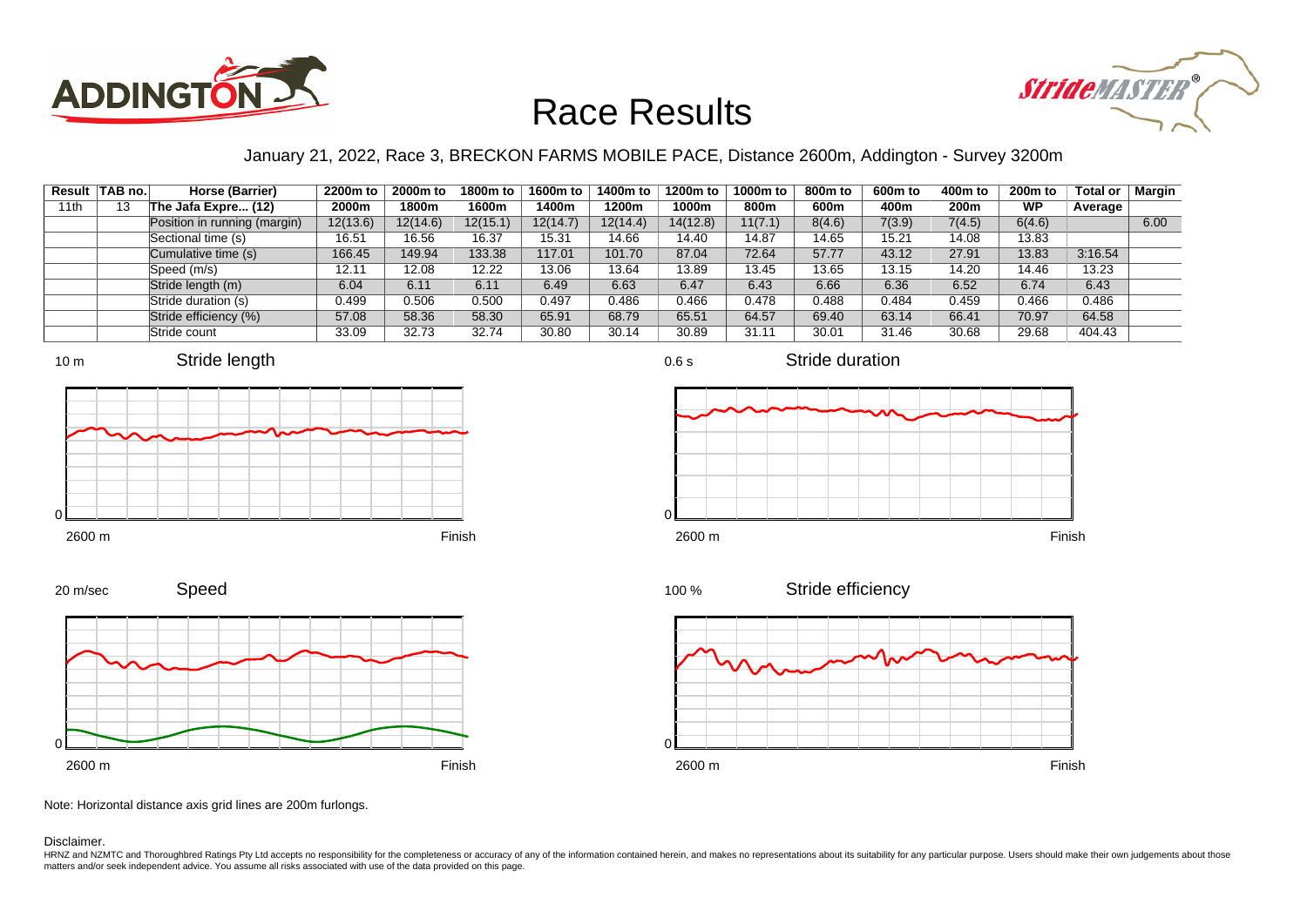



#### January 21, 2022, Race 3, BRECKON FARMS MOBILE PACE, Distance 2600m, Addington - Survey 3200m

| Result           | $\vert$ TAB no. $\vert$ | Horse (Barrier)              | 2600 to | 2400m to |
|------------------|-------------------------|------------------------------|---------|----------|
| 12 <sub>th</sub> | 12                      | Stellar Arden (11)           | 2400m   | 2200m    |
|                  |                         | Position in running (margin) |         | 9(5.4)   |
|                  |                         | Sectional time (s)           | 13.76   | 15.68    |
|                  |                         | Cumulative time (s)          | 196.98  | 183.22   |
|                  |                         | Speed (m/s)                  | 14.54   | 12.76    |
|                  |                         | Stride length (m)            | 6.62    | 6.16     |
|                  |                         | Stride duration (s)          | 0.447   | 0.483    |
|                  |                         | Stride efficiency (%)        | 68.46   | 59.28    |
|                  |                         | Stride count                 | 30.22   | 32.47    |

Disclaimer.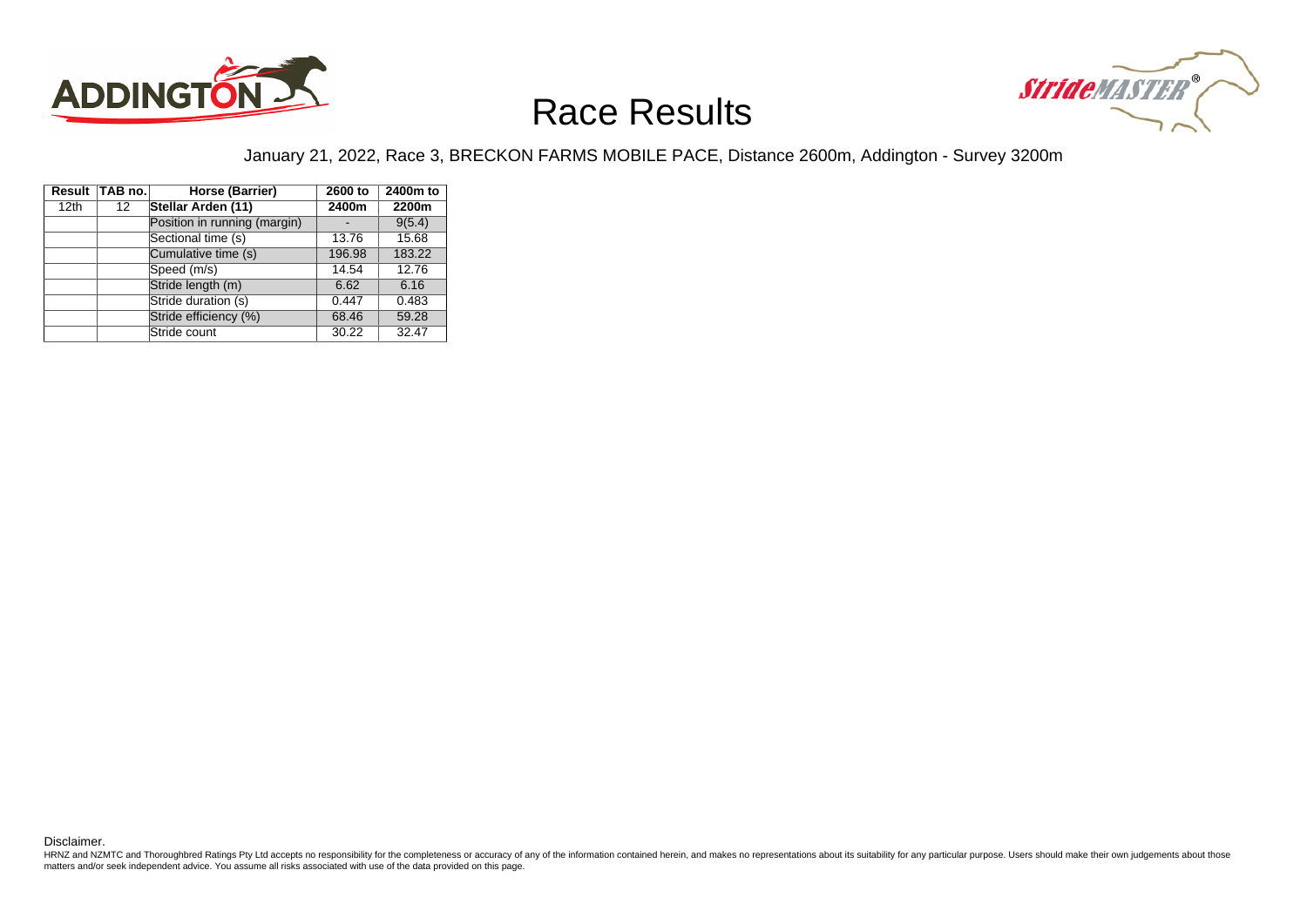



#### January 21, 2022, Race 3, BRECKON FARMS MOBILE PACE, Distance 2600m, Addington - Survey 3200m

| Result | $\vert$ TAB no. $\vert$ | Horse (Barrier)              | 2200m to | 2000m to | 1800m to | 1600m to | 1400m to | 1200m to | 1000m to | 800m to | 600m to | 400m to          | $200m$ to | <b>Total or</b> | Margin |
|--------|-------------------------|------------------------------|----------|----------|----------|----------|----------|----------|----------|---------|---------|------------------|-----------|-----------------|--------|
| 12th   | 12                      | Stellar Arden (11)           | 2000m    | 1800m    | 1600m    | l 400m   | 1200m    | 1000m    | 800m     | 600m    | 400m    | 200 <sub>m</sub> | <b>WP</b> | Average         |        |
|        |                         | Position in running (margin) | 11(11.4) | 11(12.5) | 11(13.1) | 11(13.3) | 11(12.3) | 12(11.2) | 14(9.1)  | 14(7.9) | 13(7.4) | 13(8.6)          | 13(7.3)   |                 | 8.40   |
|        |                         | Sectional time (s)           | 16.53    | 16.58    | 16.45    | 15.21    | 14.74    | 15.01    | 15.08    | 14.69   | 15.32   | 13.85            | 14.08     |                 |        |
|        |                         | Cumulative time (s)          | 167.54   | 151.01   | 134.43   | 117.98   | 102.77   | 88.03    | 73.02    | 57.94   | 43.25   | 27.93            | 14.08     | 3:16.98         |        |
|        |                         | Speed (m/s)                  | 12.10    | 12.06    | 12.16    | 13.15    | 13.57    | 13.32    | 13.26    | 13.61   | 13.05   | 14.44            | 14.20     | 13.20           |        |
|        |                         | Stride length (m)            | 5.93     | 6.05     | 5.99     | 6.36     | 6.61     | 6.27     | 6.16     | 6.52    | 6.14    | 6.32             | 6.53      | 6.27            |        |
|        |                         | Stride duration (s)          | 0.490    | 0.502    | 0.493    | 0.484    | 0.487    | 0.471    | 0.464    | 0.479   | 0.470   | 0.438            | 0.459     | 0.475           |        |
|        |                         | Stride efficiency (%)        | 54.88    | 57.25    | 56.06    | 63.24    | 68.20    | 61.49    | 59.27    | 66.45   | 58.93   | 62.43            | 66.54     | 61.49           |        |
|        |                         | Stride count                 | 33.75    | 33.04    | 33.39    | 31.44    | 30.27    | 31.88    | 32.48    | 30.67   | 32.57   | 31.64            | 30.65     | 414.47          |        |







Stride duration









Note: Horizontal distance axis grid lines are 200m furlongs.

Disclaimer.

HRNZ and NZMTC and Thoroughbred Ratings Pty Ltd accepts no responsibility for the completeness or accuracy of any of the information contained herein, and makes no representations about its suitability for any particular p matters and/or seek independent advice. You assume all risks associated with use of the data provided on this page.

0.6 s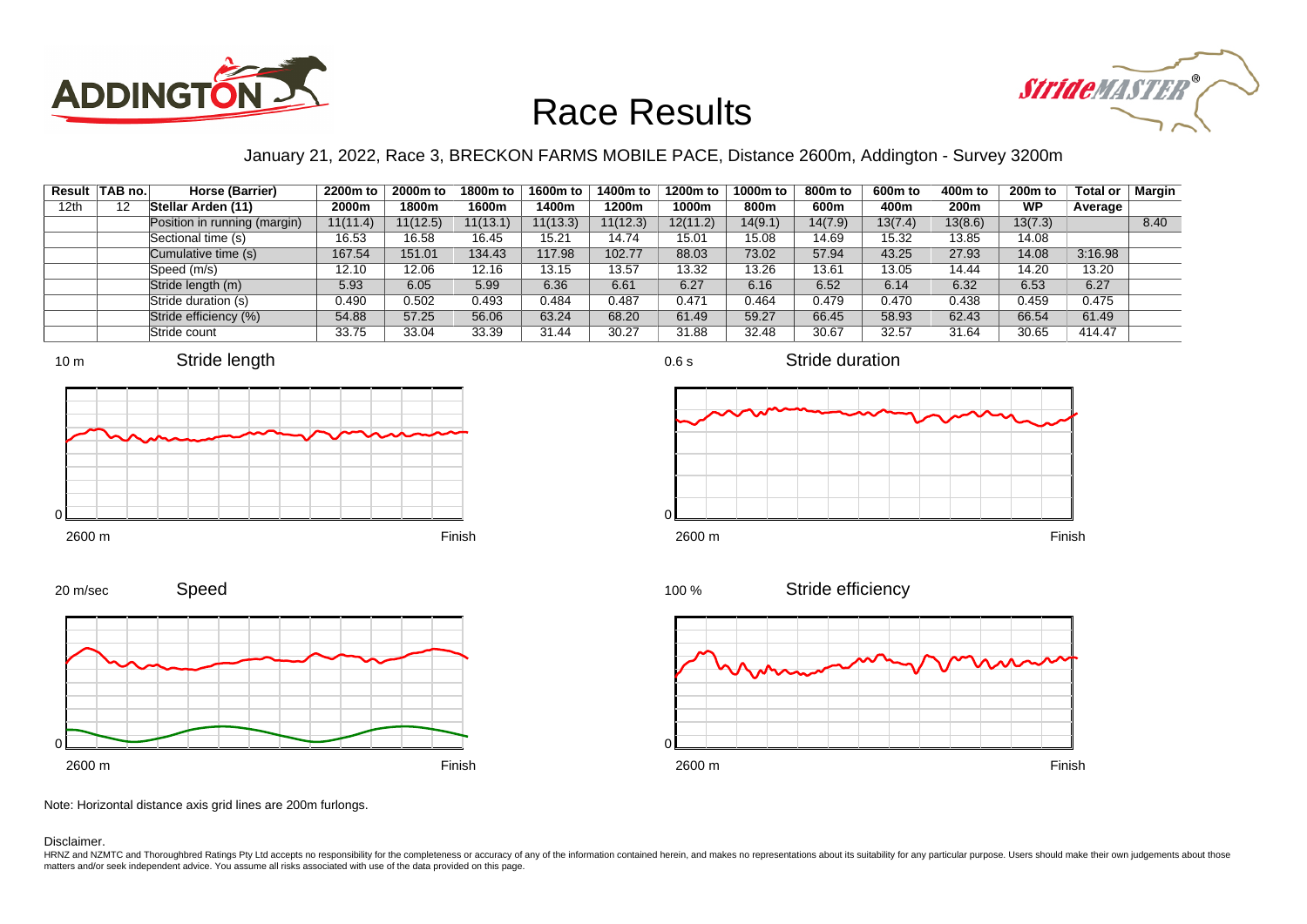



#### January 21, 2022, Race 3, BRECKON FARMS MOBILE PACE, Distance 2600m, Addington - Survey 3200m

|                  | Result TAB no. | Horse (Barrier)              | 2600 to | 2400m to |
|------------------|----------------|------------------------------|---------|----------|
| 13 <sub>th</sub> | 3              | Corfu Bromac (3)             | 2400m   | 2200m    |
|                  |                | Position in running (margin) |         | 6(3.6)   |
|                  |                | Sectional time (s)           | 13.57   | 15.01    |
|                  |                | Cumulative time (s)          | 197.05  | 183.48   |
|                  |                | Speed (m/s)                  | 14.74   | 13.32    |
|                  |                | Stride length (m)            | 7.27    | 6.97     |
|                  |                | Stride duration (s)          | 0.493   | 0.523    |
|                  |                | Stride efficiency (%)        | 82.67   | 75.89    |
|                  |                | Stride count                 | 27.50   | 28.70    |

Disclaimer.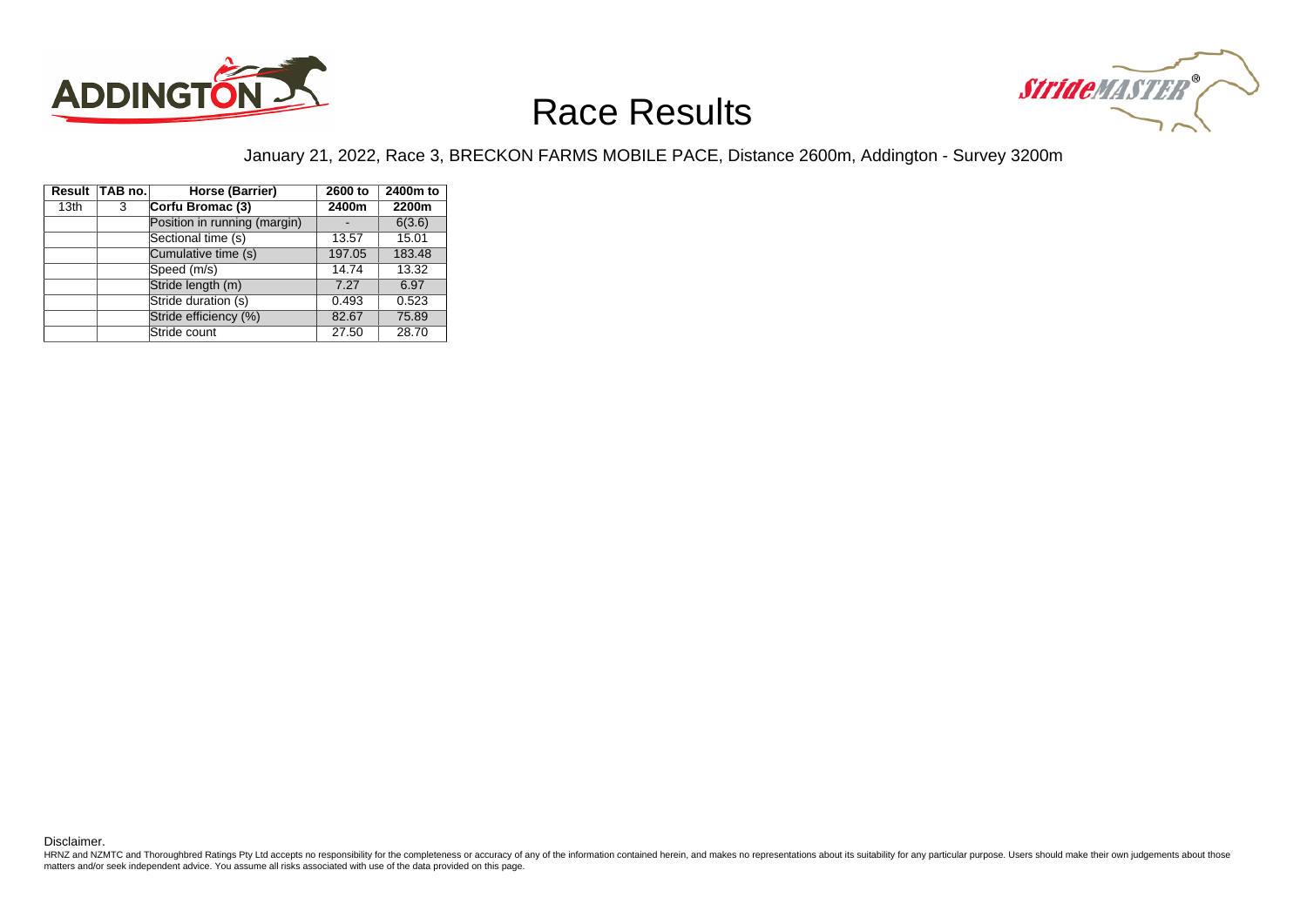



#### January 21, 2022, Race 3, BRECKON FARMS MOBILE PACE, Distance 2600m, Addington - Survey 3200m

| Result           | $ TAB$ no. $ $ | Horse (Barrier)              | 2200m to | 2000m to | 1800m to | 1600m to | 1400m to | 1200m to | 1000m to | 800m to | 600m to | 400m to          | <b>200m to</b> | <b>Total or</b> | Margin |
|------------------|----------------|------------------------------|----------|----------|----------|----------|----------|----------|----------|---------|---------|------------------|----------------|-----------------|--------|
| 13 <sub>th</sub> |                | Corfu Bromac (3)             | 2000m    | 1800m    | 1600m    | l 400m   | 1200m    | 1000m    | 800m     | 600m    | 400m    | 200 <sub>m</sub> | <b>WP</b>      | Average         |        |
|                  |                | Position in running (margin) | 5(5.5)   | 5(4.5)   | 5(4.7)   | 5(4.1)   | 5(4.3)   | 5(3.7)   | 6(3.9)   | 7(3.7)  | 8(4.3)  | 9(5.4)           | 10(6.6)        |                 | 8.80   |
|                  |                | Sectional time (s)           | 16.18    | 16.49    | 16.34    | 15.39    | 14.83    | 15.39    | 15.24    | 14.88   | 15.29   | 14.27            | 14.17          |                 |        |
|                  |                | Cumulative time (s)          | 168.47   | 152.29   | 135.80   | 119.46   | 104.07   | 89.24    | 73.85    | 58.61   | 43.73   | 28.44            | 14.17          | 3:17.05         |        |
|                  |                | Speed (m/s)                  | 12.36    | 12.13    | 12.24    | 13.00    | 13.49    | 13.00    | 13.12    | 13.44   | 13.08   | 14.02            | 14.11          | 13.19           |        |
|                  |                | Stride length (m)            | 6.66     | 6.68     | 6.74     | 7.05     | 7.33     | 7.10     | 6.95     | 7.22    | 7.00    | 7.23             | 7.47           | 7.04            |        |
|                  |                | Stride duration (s)          | 0.539    | 0.551    | 0.550    | 0.543    | 0.544    | 0.546    | 0.529    | 0.537   | 0.535   | 0.516            | 0.529          | 0.534           |        |
|                  |                | Stride efficiency (%)        | 69.23    | 69.82    | 70.93    | 77.70    | 84.02    | 78.70    | 75.42    | 81.50   | 76.66   | 81.65            | 87.11          | 77.51           |        |
|                  |                | Stride count                 | 30.05    | 29.92    | 29.69    | 28.36    | 27.27    | 28.18    | 28.79    | 27.69   | 28.55   | 27.67            | 26.79          | 369.16          |        |











0.6 s

Stride duration



Stride efficiency 100 %



Note: Horizontal distance axis grid lines are 200m furlongs.

Disclaimer.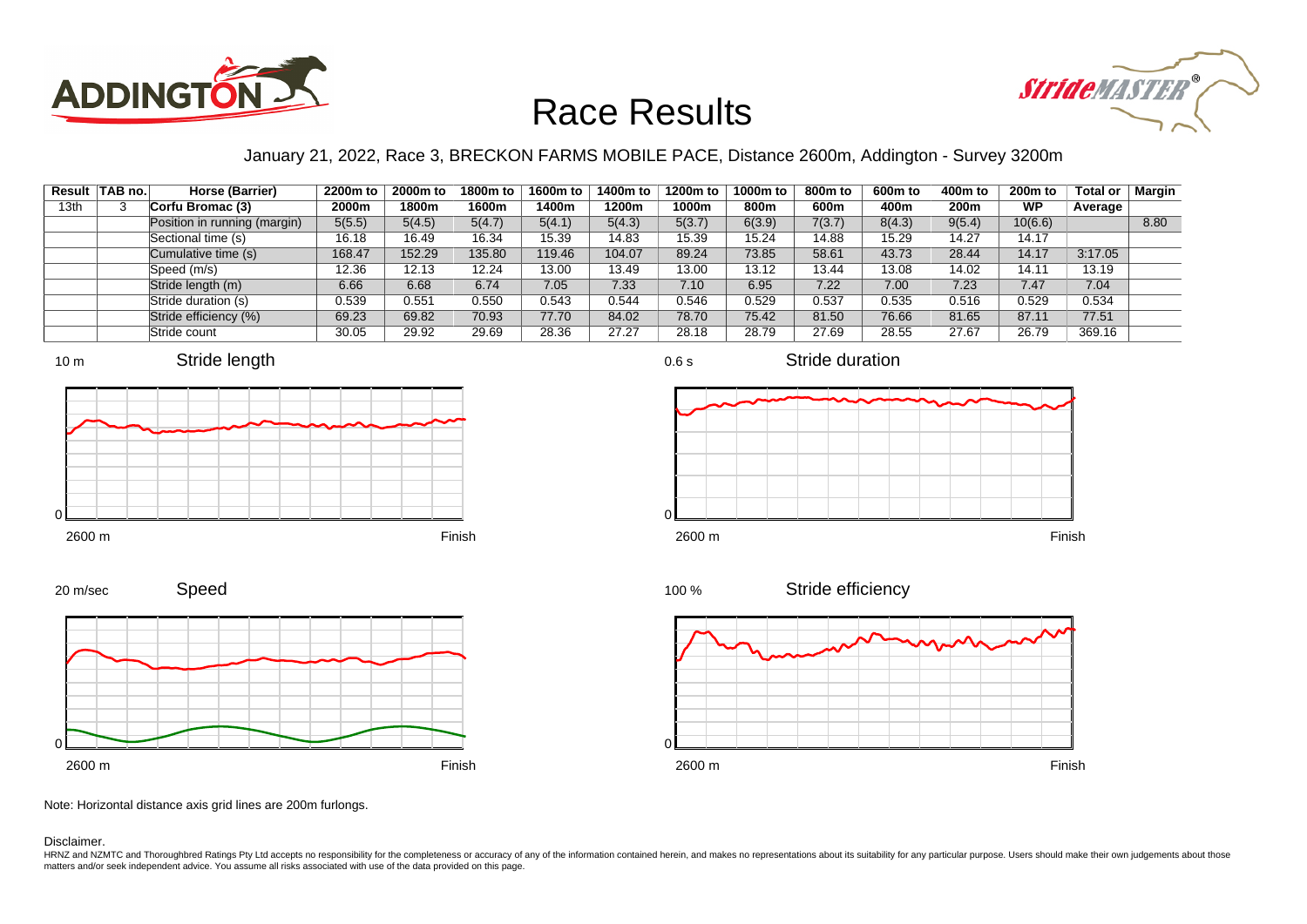



#### January 21, 2022, Race 3, BRECKON FARMS MOBILE PACE, Distance 2600m, Addington - Survey 3200m

|      | Result TAB no. | Horse (Barrier)              | 2600 to | 2400m to |
|------|----------------|------------------------------|---------|----------|
| 14th | 5              | Hey Tonight (5)              | 2400m   | 2200m    |
|      |                | Position in running (margin) |         | 10(5.9)  |
|      |                | Sectional time (s)           | 13.99   | 15.48    |
|      |                | Cumulative time (s)          | 197.69  | 183.70   |
|      |                | Speed (m/s)                  | 14.30   | 12.92    |
|      |                | Stride length (m)            | 6.31    | 5.87     |
|      |                | Stride duration (s)          | 0.440   | 0.455    |
|      |                | Stride efficiency (%)        | 62.21   | 53.88    |
|      |                | Stride count                 | 31.70   | 34.06    |

Disclaimer.